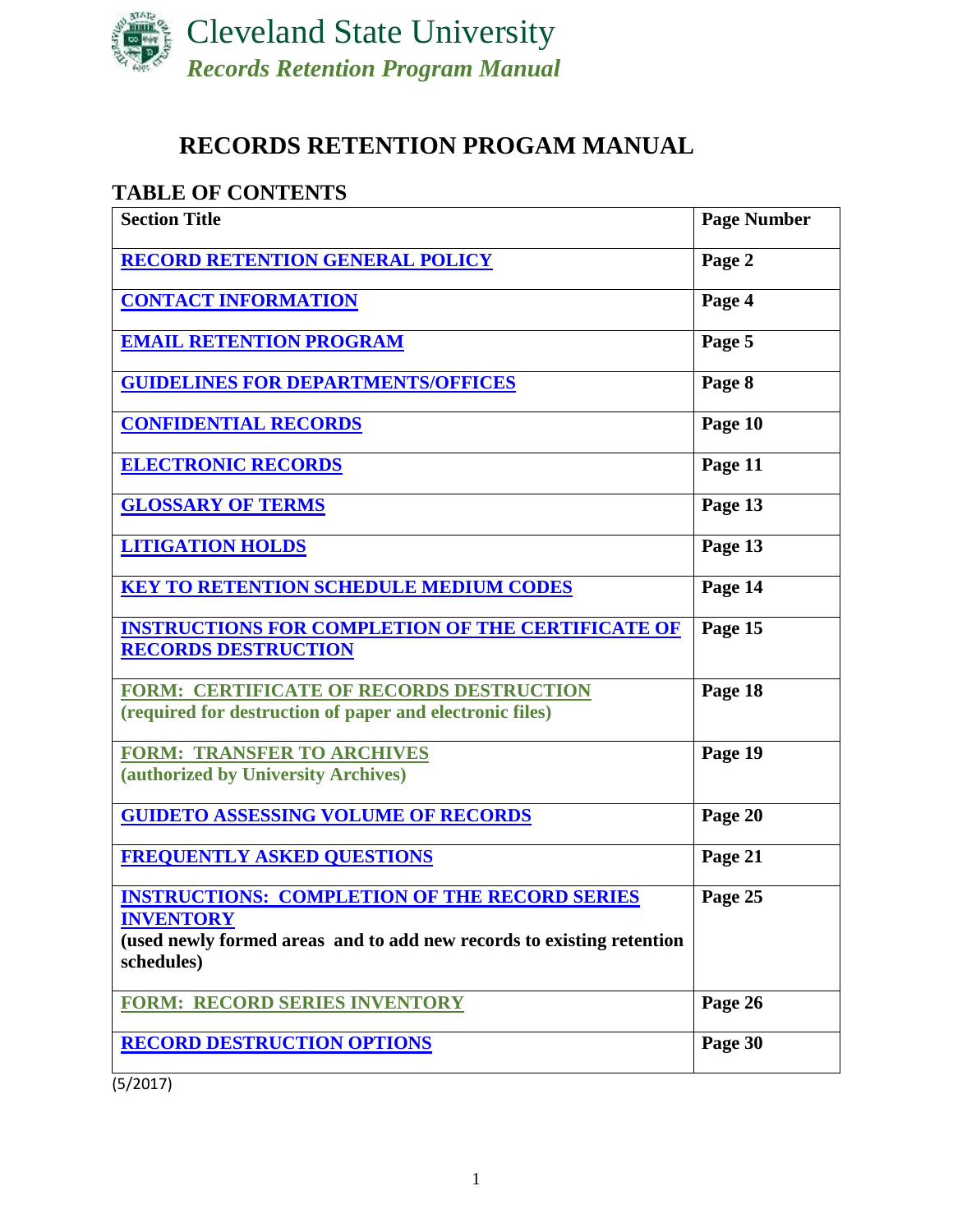

# <span id="page-1-0"></span>**INTRODUCTION**

In compliance with the *Ohio Revised Code, Section 149.33*, Cleveland State University, by the authority of its Board of Trustees, has established a records retention program to ensure the proper scheduling, storage and disposal of university records. The program is under the jurisdiction of the Office of General Counsel, and based on "Records Retention for Public Colleges and Universities in Ohio: A Manual, developed in cooperation with the Inter-University Council of Ohio, Ohio Technical and Community College Association and Information Requirements Clearinghouse.

# **WHAT THE PROGRAM DOES:**

The university records retention program determines the period of time for retaining records and controls the ultimate disposition of records at the appropriate time.

# **WHY:**

The university is prohibited from removing, destroying, mutilating, transferring or otherwise damaging or disposing of, in whole or in part, any records except in accordance with a records retention program established by the university (Ohio Revised Code 149.351.)

- The *Ohio Revised Code* places responsibility on each individual university/college in Ohio for creating and administering its own records retention program.
- To provide for legal disposal of non-current records through proper documentation and approval.
- To properly manage non-current records in a uniform and consistent manner campus wide.

# **BENEFITS OF THE PROGRAM:**

## **Cost Savings**

Space Savings – frees office space used to store records that have past their retention periods.

Staff savings – reduces staff time spent managing unnecessary and valueless records.

Equipment savings – reduces the amount of filing equipment needed to store records.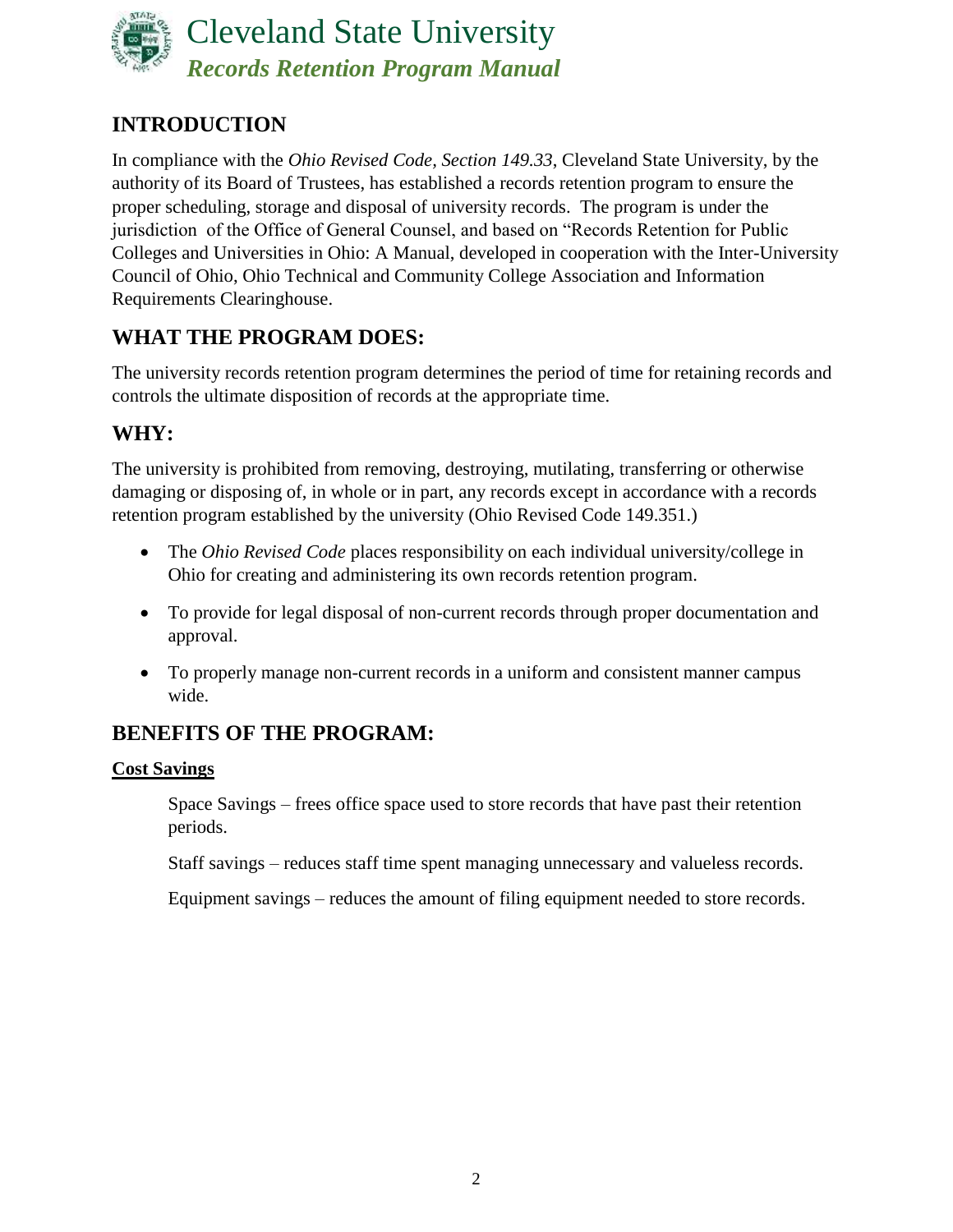

### **Improved Access to Valuable Information**

The program will ensure that the university complies with laws governing university records.

Regularly destroying valueless records will make it easier to retrieve current information.

Consistency of records destruction will occur. The program provides for the systematic destruction of records in accordance with university policy and ensures that records are not prematurely destroyed.

The program creates an awareness of documents with permanent archival value.

The program provides for protection during litigation, government investigation or audit. It ensures that designated records exist and that other designated records do not exit.

#### **Involvement**

All departments/offices/programs that create and/or maintain records and receive funding from the University are involved. All staff/faculty are to become familiar with and abide by the university records retention procedures.

#### **Definition of a Record**

**A record is any document, devise, or item, regardless of characteristics or physical form, created or received by or coming under the jurisdiction of any public office of the state or its political subdivisions, which serves to document the organization, function, policies, decisions, procedures, operations, or other activities of the office (ORC 149.011 (G.)**

#### **What to Do**

One or more staff members will be designated by the department/area manager/director/chair as the records retention liaison. Their names are to be submitted to the university records retention manager. If that person leaves the position, the university records retention manager should be notified of the replacement. The liaisons are responsible for the records retention process in their respective areas and are the contacts for the university records retention manager. Staff normally serving in this capacity are familiar with the records of their respective areas.

Purge and destroy files in accordance with the university's records retention schedule.

It is recommended that files are reviewed for retention at least annually and record retention procedures are incorporated into daily record maintenance and organization.

Coordinate the records retention process for your department/office.

### **Maintain documentation of retention activities for your department/office to demonstrate compliance with the program.**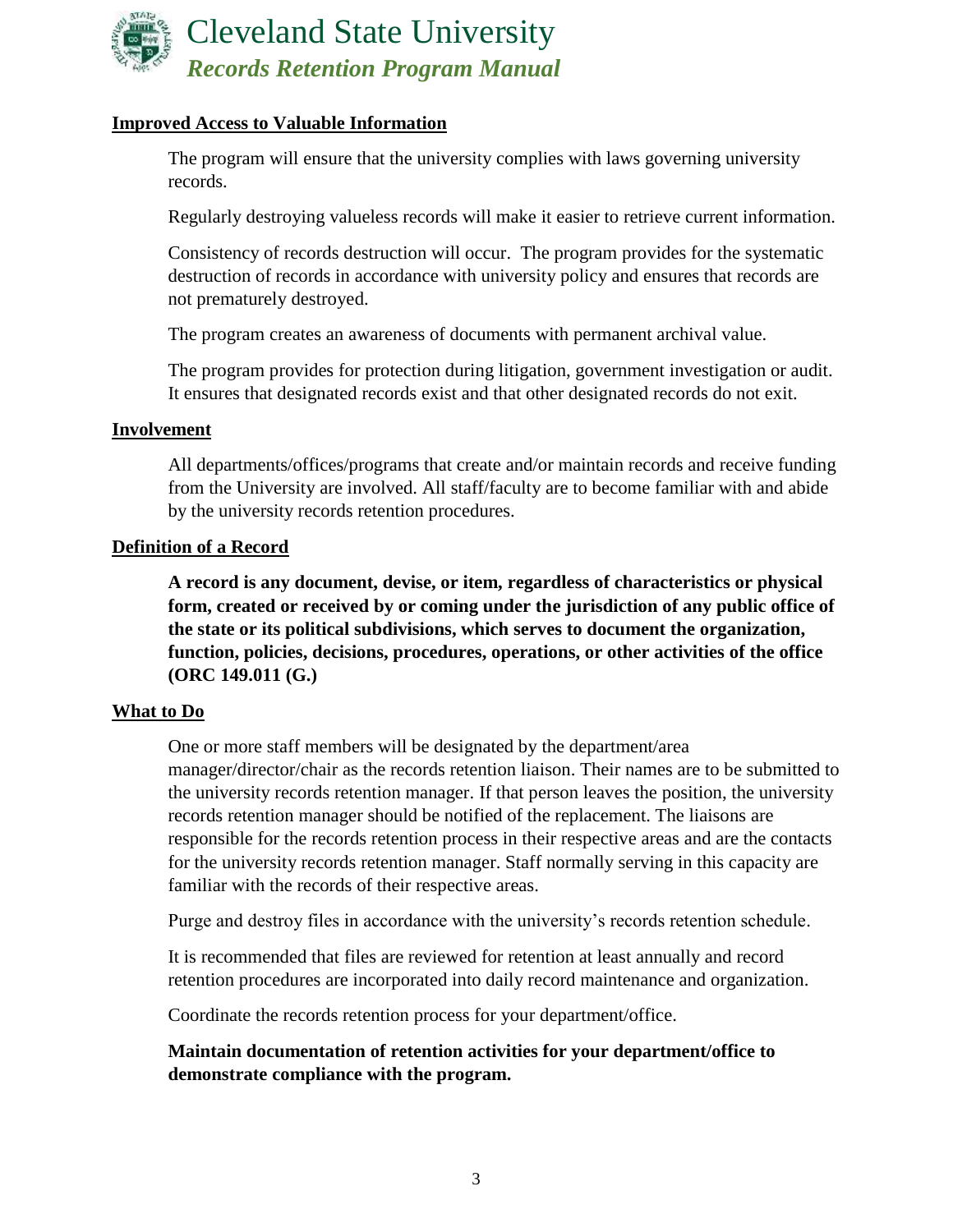

Disseminate information and updates concerning records retention with staff in your area, including faculty.

In the case of newly formed areas, work with the records retention manager to identify records maintained by the area and completion record inventory forms.

Alert the university records retention manager when leaving your position.

## **Functions of the University records retention manager**

Implementation, coordination and maintenance of the university records retention program.

Works with departments/offices record liaisons to provided needed training on procedures, answer questions and provide assistance, if necessary.

Monitor the record retention schedule, identify, and update the retention schedule and procedures. Notify departments/offices of changes with the retention schedule.

Approve, maintain and monitor certificates of record destruction.

Monitor proper destruction through documentation on the certificates of records destruction. Make recommendations concerning destruction of records.

Develop, update and maintain the university's records retention manual.

Provide statistical evidence of record retention activities through the certificate of records destruction log.

## <span id="page-3-0"></span>**CONTACT INFORMATION:**

**William Becker University Archives Tel: (216) 687-3529 [W.Becker@csuohio.edu](mailto:W.Becker@csuohio.edu)**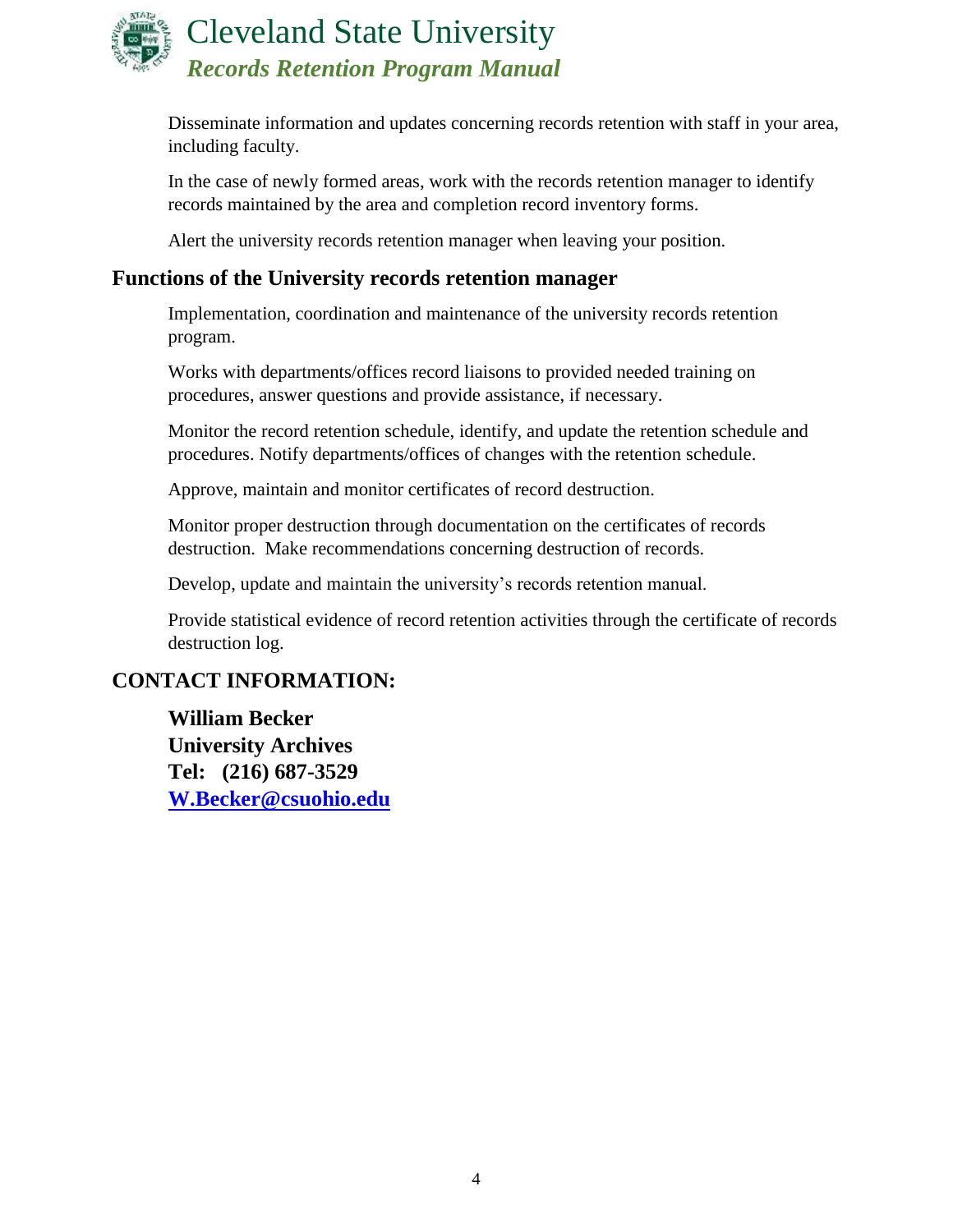

# **EMAIL RETENTION POLICY**

## <span id="page-4-0"></span>**SCOPE**

These guidelines apply to all employees of Cleveland State University (faculty and staff).

### **PURPOSE**

- To provide guidelines for the retention of e-mail messages to comply with the university's records retention program.
- To limit the liability of university employees and the University for destroying records that should not be destroyed.
- To give employees the authority to destroy files in accordance with the university's records retention schedule after obtaining proper approvals.

## **OWNERSHIP**

Email messages are the property of the university, not its employees or vendors.

## **DEFINITIONS**

**Records** – Includes any document, device, or item, regardless of physical form or characteristic, created or received by or coming under the jurisdiction of any public office of the state or its political subdivisions, which serves to document the organizations, functions, policies, decisions, procedures, operations or other activities of the office *(Ohio Revised Code 149.011(G.)*

**Public Record** – Any record that is kept by any public office, including, but not limited to, state, county, city, village, township and school district units, except that "Public Record" does not mean any of the following: medical records including counseling records, probation and parole proceedings, adoption proceedings, confidential law enforcement investigatory reports, intellectual property records, such as research conducted by faculty, donor profile records, or all records about donors or potential donors to the university, records subject to attorney/client privilege, student educational records as defined by the Family Educational Rights & Privacy Act of 1974, as amended. *(Ohio Revised Code 149.43)*.

**E-mail Messages** – Electronic documents created and sent or received by a computer system. This definition applies equally to the contents of the communication, the transactional information, and any attachments associated with such communication. Thus, e-mail messages are similar to other forms of communicated messages, such as correspondence, memoranda, and circular letters. *(Managing Electronic Mail Guidelines – ERC Web Site)*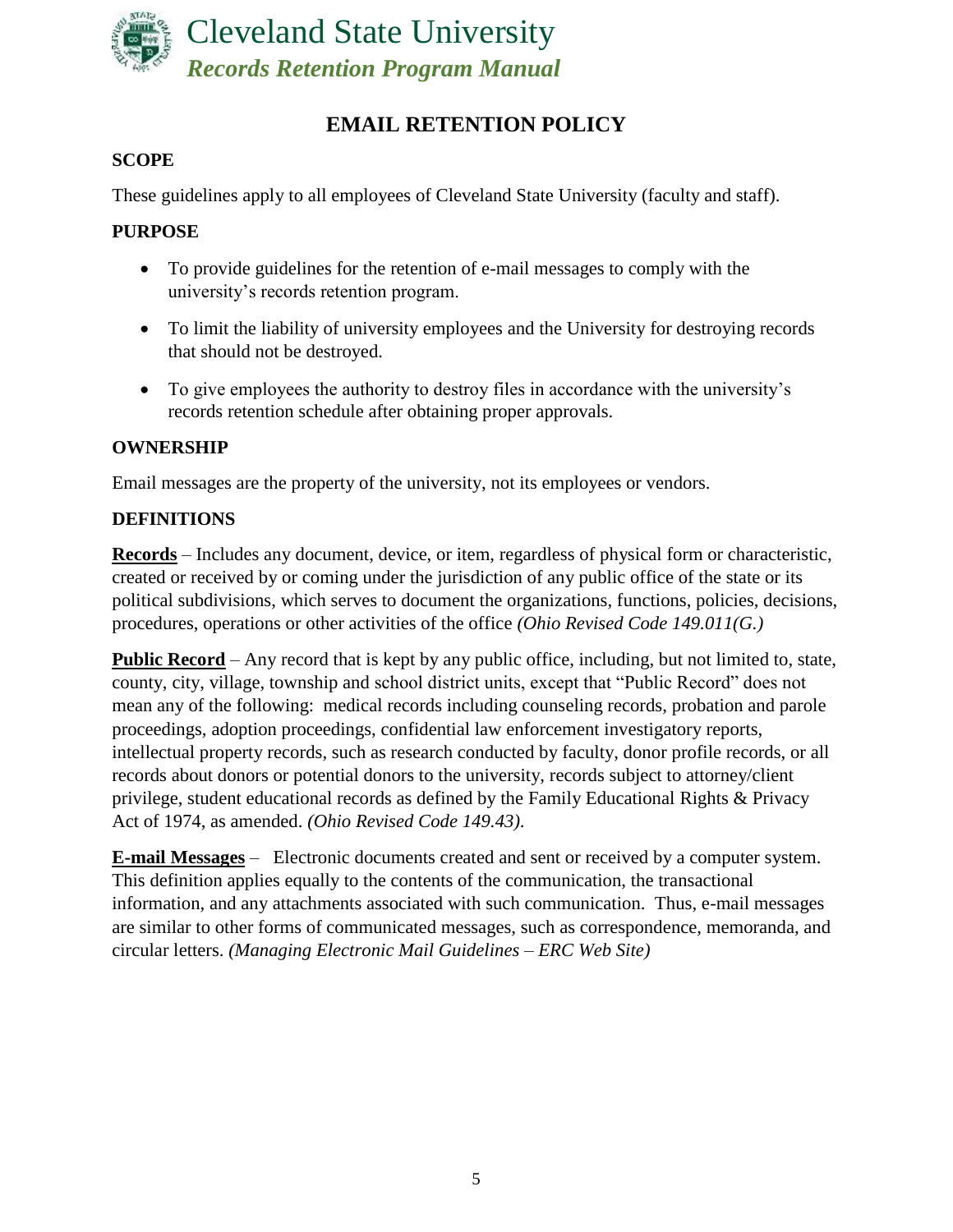

# **(E-mail Retention Policy Continued)**

## **RETENTION**

E-mail itself is not considered a record series or category. It is a means of transmission. Retention and disposition of e-mail messages must be related to the information they contain or the purpose they serve.

E-mail messages are to be categorized and retained according to the university's records retention schedule and based on the subject or the purpose of the e-mail message.

E-mail stored on official university systems will generally be preserved for no longer than thirty days after deletion by the user. Refer to the section 3344-7-08 of the university email policy. Messages that are to be retained longer than thirty (30) days in accordance with the university's records retention schedule are to be printed or saved to disk. Once printed or saved, the e-mail may be deleted.

As with any format, an e-mail message is considered a public record (if it meets the definition of the Ohio Revised Code for a record (refer to definitions in this manual.) The office of general counsel handles public record requests. These records must be maintained and made accessible to the public upon request for the appropriate retention period. The content and any attachments associated with the message are considered a record if it meets the definition of a record per the Ohio Revised Code. Purging all messages after a set amount of time is not appropriate for managing e-mail.

When an employee leaves a position, computer files, including e-mail may not be automatically deleted. Deleting in such instances must follow the university's record retention schedule.

### **EMAIL GROUPS**

### **There are (4) four categories of email retention:**

- **1. Non-record materials (personal emails);**
- **2. Transient Emails (temporary emails);**
- **3. Record Emails (those categorized into the retention schedule);**
- **4. Permanent Emails (also categorized into the retention schedule.)**

After brief periods in your **IN AND SENT** e-mail boxes, messages should be transferred to folders to facilitate categorizing for the retention schedule.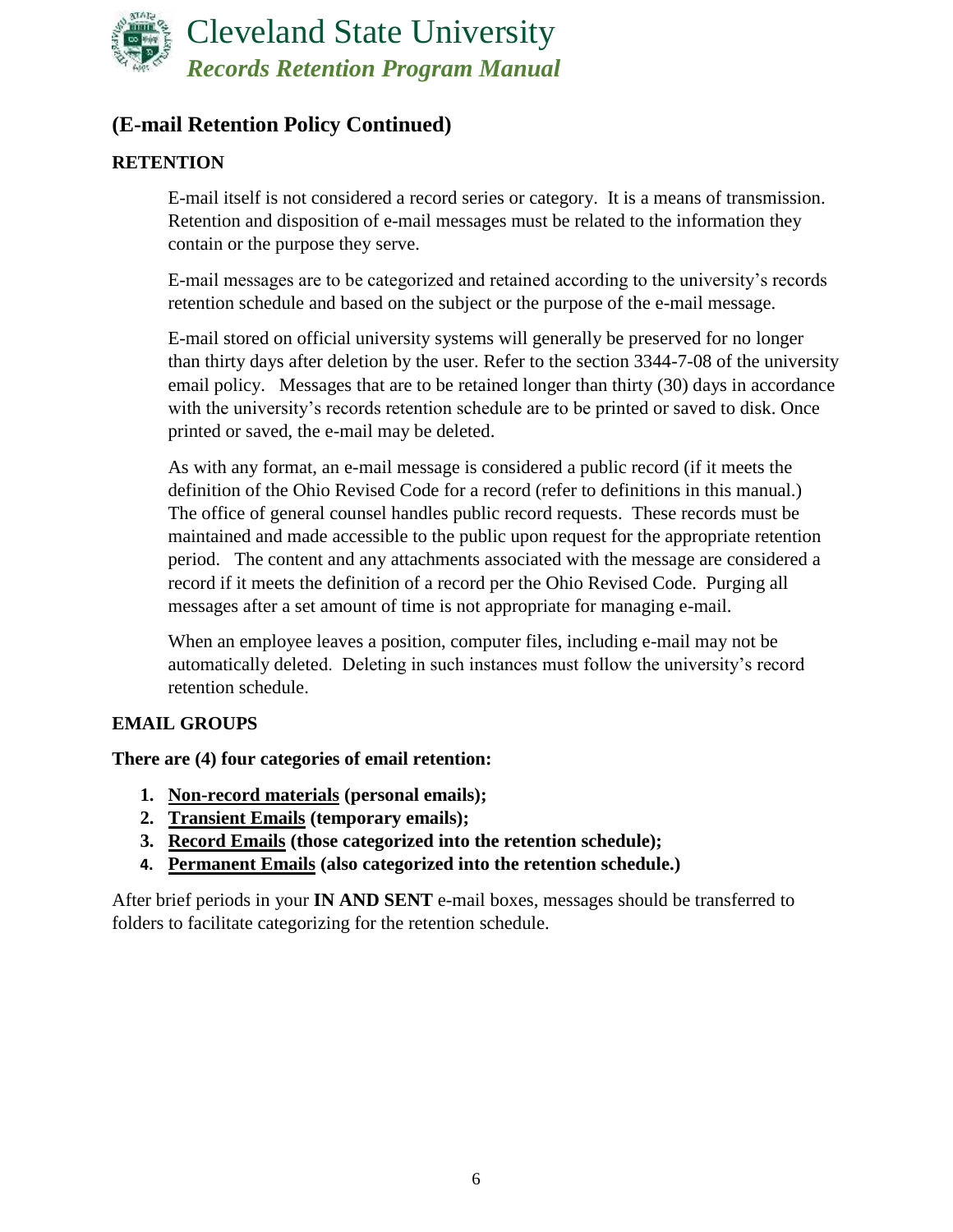

# **(E-mail Retention Policy Continued)**

## **It is recommended that folders are set up to help categorize your emails. For example, the following folders may be set up:**

**Non-Record Emails** – Includes personal e-mails that do not document the organizations, procedures, operations and other activities of the office. This includes unsolicited promotional materials, most listserv documents, personal correspondence, and non-state publications – materials that are publicly available to anyone, files copied or downloaded from internet sites, etc. These materials may be retained at the discretion of the sender and receiver. However, it is recommended that these e-mails be deleted immediately or maintained in a "Non-Record" folder and deleted later.

**Transient (Temporary) Records** - Transient Documents include telephone messages, drafts and other limited documents that serve to convey information of temporary importance in lieu of oral communication. These items would fit into the Miscellaneous – Convenience Copies series on your retention schedule. Retain these items until no longer of administrative value, then delete.

**Record E-mail** – Includes all other e-mail whether considered a public record or not. These messages have significant value - administrative, legal and/or fiscal value. These e-mails are to be categorized under the appropriate records series of the records retention schedule and retained as required.

**Permanent E-mail** – Are also governed by the records retention schedule. They may be maintained several ways:

- **OFFLINE STORAGE** Printing your emails and filing or saving to disk.
- **ONLINE STORAGE** Archiving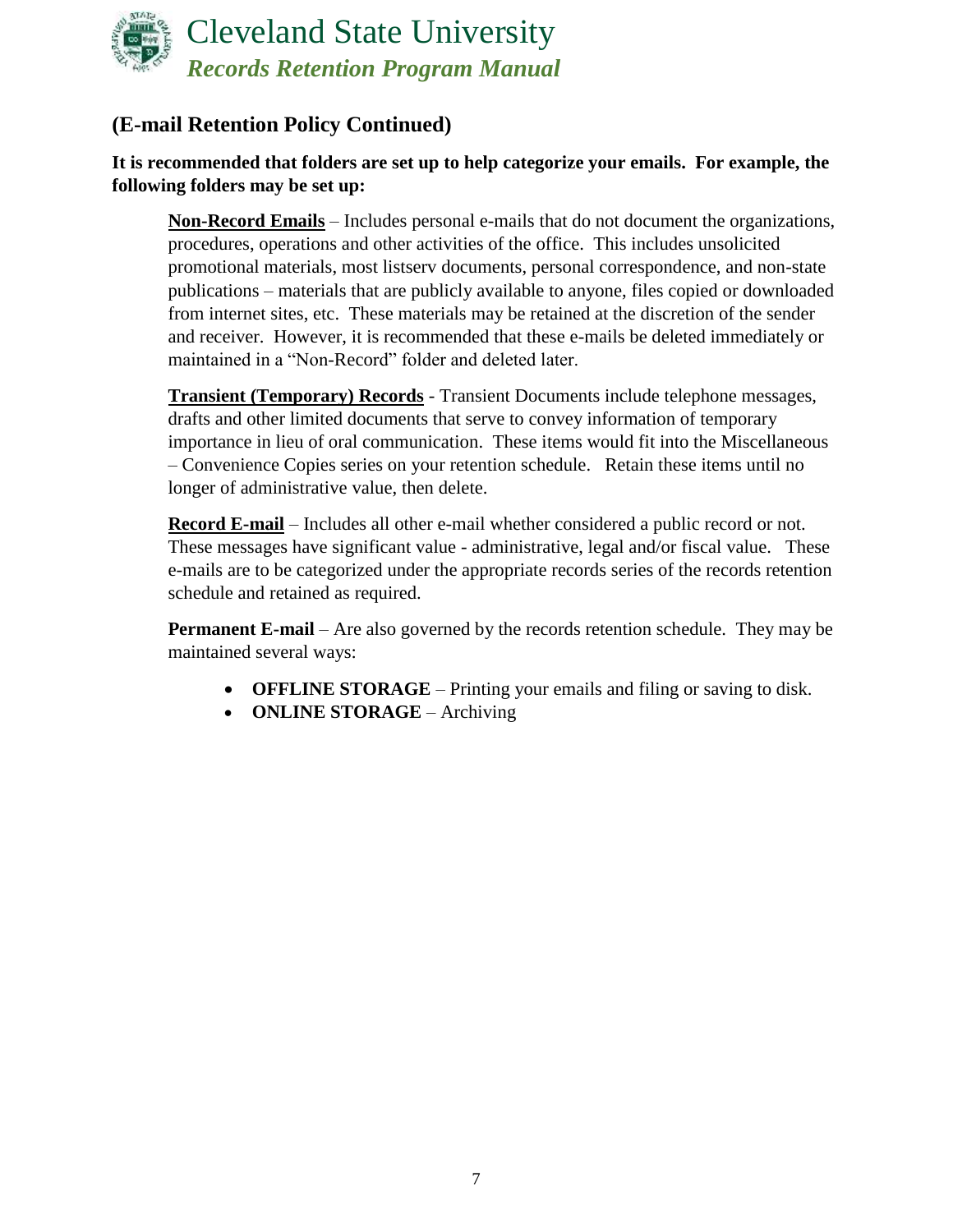

# <span id="page-7-0"></span>**Guidelines for Departments/Offices**

Each employee of the university is required to follow appropriate procedures when purging and destroying records.

Each manager/supervisor/chair is required to appoint one or more staff members from their area to serve as their records retention liaison. The records retention liaison is normally a staff person who is familiar with the records of the specific area.

The records retention liaison will:

- Oversee staff in their area requesting to destroy records.
- Incorporate records retention procedures into their daily record maintenance practices.
- Routinely review the records of their area for expired retention periods. Use the university records retention schedule for this purpose.
- Complete the proper forms to request destruction or transfer to archives The Certificate of Records Destruction or The Transfer to Archives form.
- Obtain proper approvals PRIOR to destruction of records. Obtain mangers signature and the university records retention manger's signature. Approvals are obtained through completion of the Certificate of Records Destruction or Transfer to Archives form. After destruction takes place, complete the bottom portion of the Certificate of Records Destruction and forward to the university records retention manager.
- Maintain copies of the retention forms for their files and forward completed copy to the university records retention manager. Inform new employees in your area of the retention procedures for your area and if necessary refer them to the university records retention manager for further direction.

Some colleges appoint one liaison in the dean's office to oversee the process of the college as well as one staff person per department. This is not mandatory, however it is required to be at least one staff person per department designated. Also many areas find that designating the school breaks (holiday break and summer break) to review, purge and destroy files works well for them.

Many departments/offices centralize the retention process, requiring staff to coordinate their approval and destruction through the department's record liaison.

Wait until you have received the certificate of destruction back with the signature of the university records retention manager before destruction.

Arrange for the destruction of the records. This can be done internally if the department has a shredder or through an outside vendor. Non confidential records may be disposed of in the recycle bins. Records containing confidential information, such as social security numbers, homes addresses, and other personal privacy information must receive special care. Confidential information must be shredded, pulped or incinerated.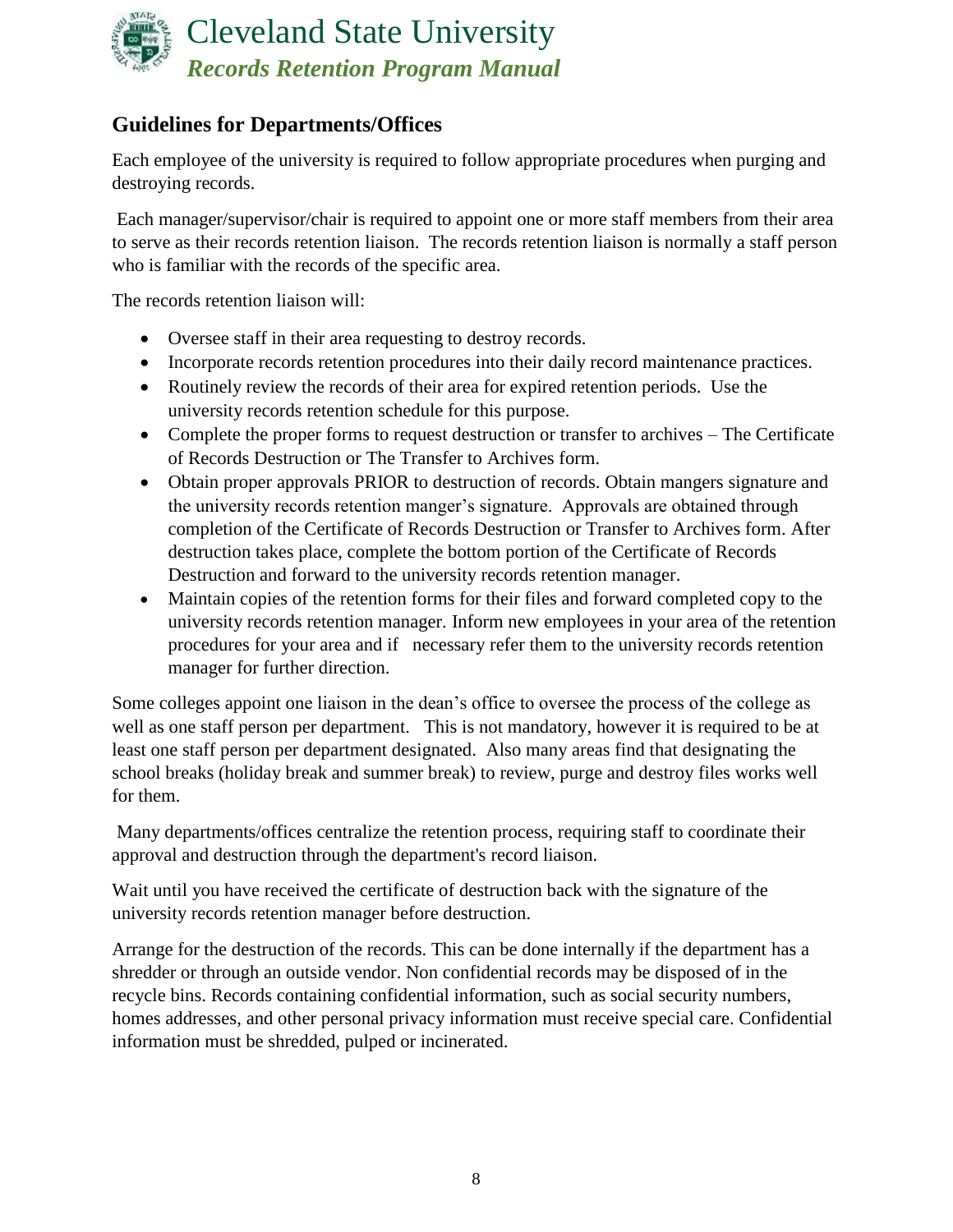

When using an outside company, obtain a "certificate of confidentiality" from the company to ensure your information remains confidential while in their possession or have a statement added to your invoice guaranteeing the confidentiality of your records until destruction. Outside companies charge for destruction services, therefore the company used is a departmental decision.

Non-Confidential records are to be recycled.

Archival records are to be transferred to the Library Archives.

Complete the Transfer to Archives form and contact the Archivist for boxes. An index of the records has to be prepared and a copy included in each box and a copy retained for your files.

# **Please destroy records within 2 months of approval**

**It is the department's responsibility to ensure the confidentiality of their records and proper disposal. It is not recommended to dispose of confidential records through Facilities Management. However, if a decision is made to do so, confidential records must be picked up in lockable bins. The department must ensure the bins are locked before they leave the area. The department will be held responsible for the confidential handling of their records.**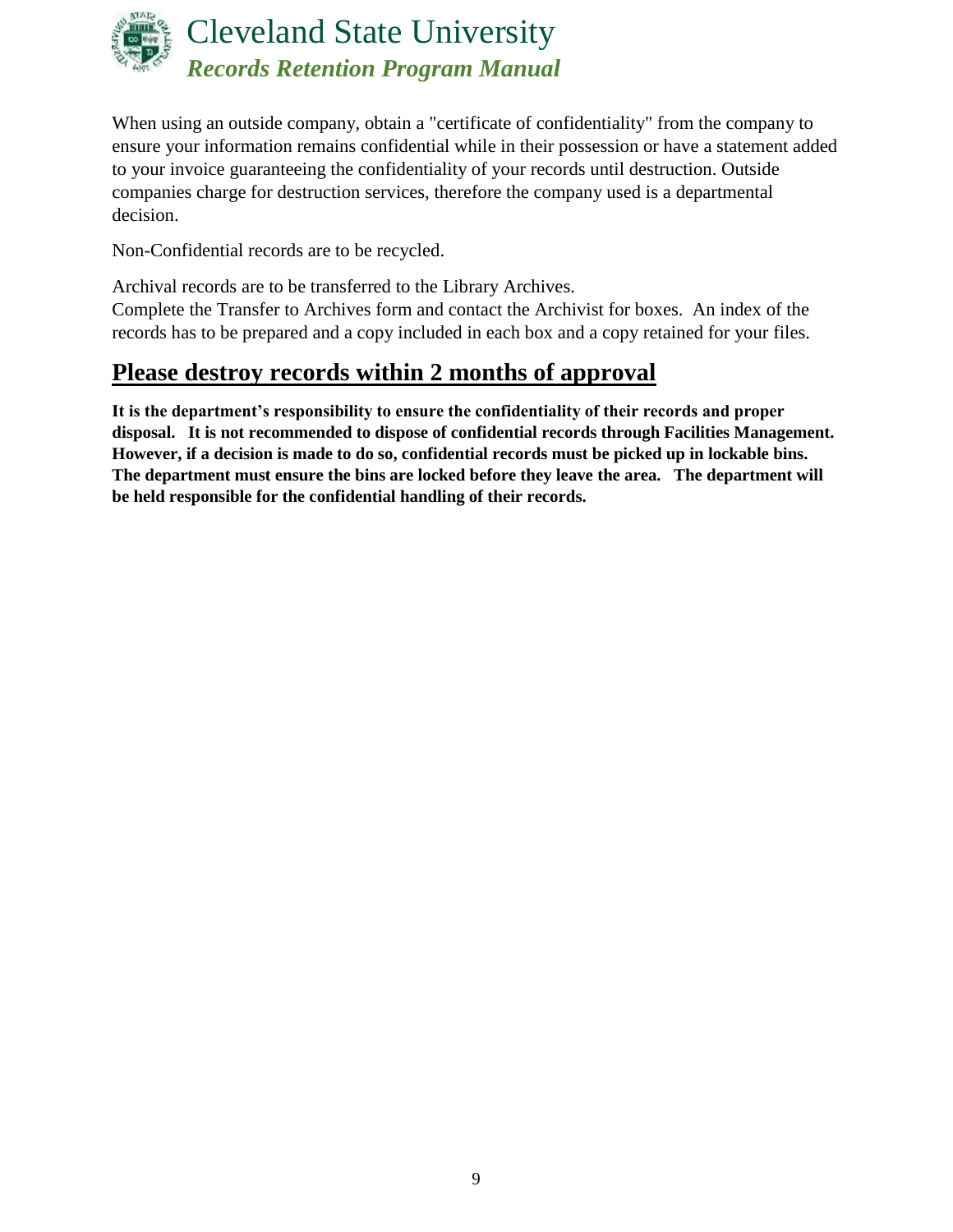

# **CONFIDENTIAL RECORDS**

<span id="page-9-0"></span>**Confidential Records** - *Any record that has been designated as confidential by statute or that includes information or matters considered to be privileged and to which public access has been generally denied by law and to which only government officials who need to use the information in the performance of their duties are permitted access.*

**Safe and Secure Disposal** - Appropriate safeguards are to be taken against unauthorized or accidental disclosure of confidential records. Reasonable care should be taken in the disposal of confidential information, including its protection during storage, transportation, handling and destruction. It is the department's responsibility to ensure that their records remain confidential throughout the destruction process. Records containing confidential information may not be simply thrown out with trash.

Electronic records containing confidential information should be deleted and the recycle bin emptied. Keep in mind that reconstruction and restoration of deleted files is possible with computer specialists. For confidential records stored on a hard drive, contact the computer help desk for assistance. Back-up tapes, disks, film, audio and videotapes are to be physically destroyed.

The following records are confidential and cannot be released unless the staff member, student grants access in writing.

- Individual education records of living and living former students;
- Individual employment records of living current or former faculty and staff;
- Records that include protected health information;
- Other records where usage might be an invasion of privacy;
- Records whose use is restricted by contract.

For more detail see - [Ohio Sunshine Laws Resource Manual.](http://www.ohioattorneygeneral.gov/Files/Publications-Files/Publications-for-Legal/Sunshine-Law-Publications/2015-Sunshine-Laws-Manual.aspx)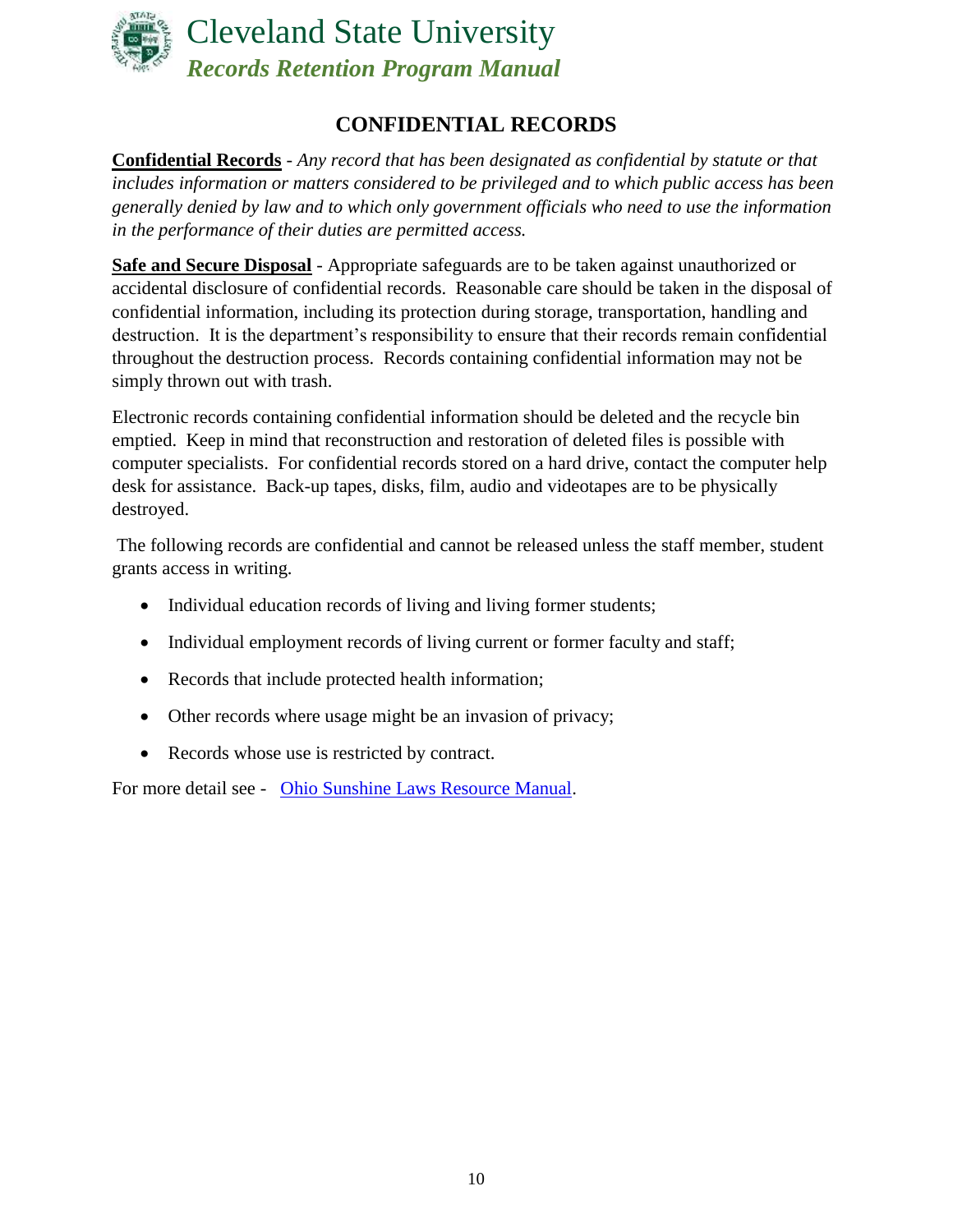

# **ELECTRONIC RECORDS**

<span id="page-10-0"></span>Electronic records are records that contain machine readable, as opposed to human readable information. Information is electronically encoded for storage and processing by computers, video devices, audio equipment, or other machines.

*The Ohio Revised Code (ORC)* includes no specific definition for electronic records; however *Ohio Revised Code Section 149.011(G)* provides the following definition:

*Records includes any document, device, or item regardless of physical form or characteristic, created or received by or coming under the jurisdiction of any public office of the state or its political subdivisions, which serves to document the organization, functions, policies, decisions, procedures, operations, or other activities of the office.*

These guidelines enable state agency employees to comply in their use of email with Ohio public records law, and establish guidelines that promote the effective capture, management and retention of electronic messages as public records.

Each department/office is responsible for informing the university records retention manager of records that are maintained in electronic form. These records are identified on the record retention schedules in the medium code column with an "E." Many records are maintained in both paper and electronic form. A certificate of records destruction is required for both paper and electronic records.

#### **Permanent Storage**

A number of dispositions for records are listed as permanent. The electronic form of these records must be recopied or migrated onto new media at predetermined intervals (as reflected in the records retention schedule) in order to extend their lives for the designated term. These records must also be organized for effective retrieval. In that media outlives hardware, this would involve archiving systems, spare parts and technical manuals. It is more practical to transcribe the information to the next generation hardware and media.

| Media Type                       | Life Expectancy $*$                       |
|----------------------------------|-------------------------------------------|
| Magnetic data and cassette tapes | $10-20$ years                             |
| Nintendo Cartridge               | up to 10 years                            |
| <b>Floppy Disk</b>               | $10-20$ years                             |
| CDs and DVDs                     | 5-10 years unrecorded; 2-5 years recorded |
| Blu-Ray                          | Not certain, probably over 2-5 recorded   |
| M-Disc                           | 1,000 years (theoretically)               |

#### **Media Life Expectancies**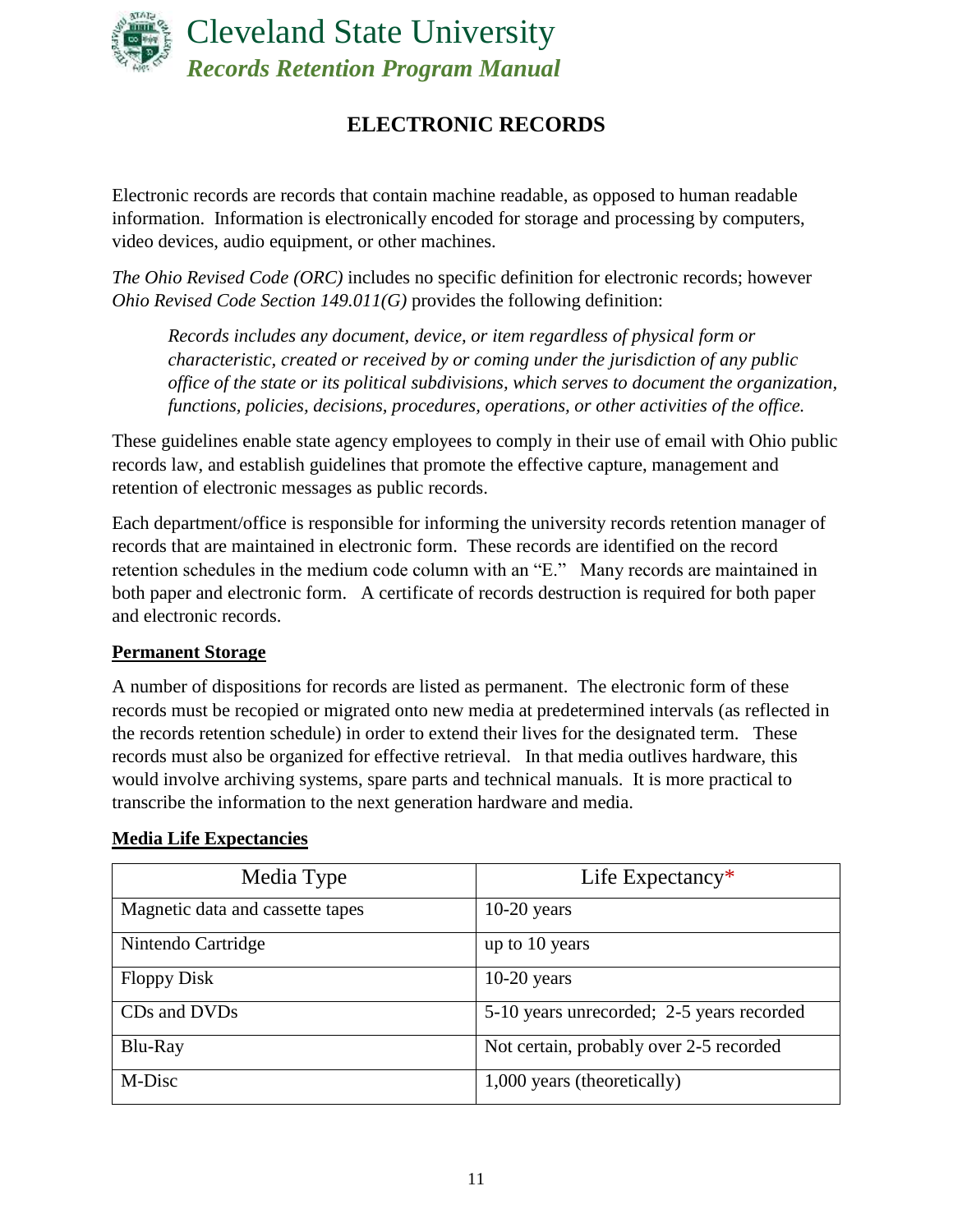

| Media Type           | Life Expectancy $*$                         |
|----------------------|---------------------------------------------|
| Hard Disk            | 3-5 years                                   |
| <b>Flash Storage</b> | Depends on write cycles, 5-10 years or more |

\*Life expectancies are based on the following factors:

- Quality with which the media was manufactured
- Number of times the media is accessed
- Care with which the media is handled
- Storage temperature and humidity
- Cleanliness of the storage environment
- Quality of the device used to write to or read from the media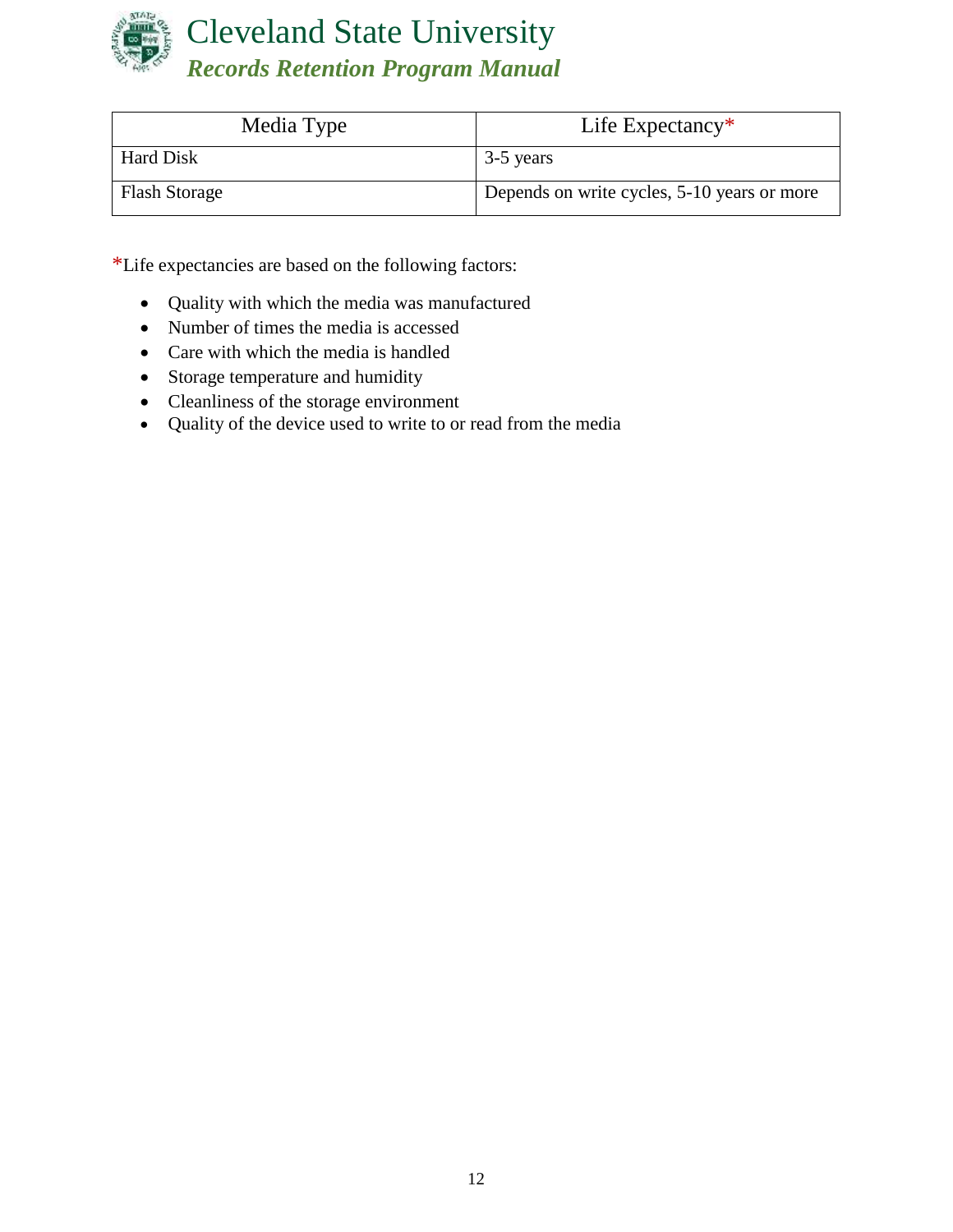

# <span id="page-12-0"></span>**RECORDS RETENTION PROGRAM GLOSSARY**

**ACTIVE RECORD** - A record that is regularly referenced or required for current use.

**ADMINISTRATIVE VALUE** – A record has administrative value if it is used by the university to carry out its duties. Administrative value is based on how often and for how long the record is used by office personnel, and whether a program would be jeopardized upon disposal of the record.

**CONFIDENTIAL RECORD** - A record where disclosure of information is limited or prohibited. Usually records that contain identifying information: e.g. names, social security numbers, account information, medical information.

**DISPOSITION** - The final action recommended for a record series on the records retention schedule, (e.g., destroy, archives.)

**DUPLICATE** - A facsimile or replica "produced by the same impression as the original or from the same matrix as the original by means of photography, including enlargements and miniatures, or by mechanical or electronic re-recording, chemical reproduction, or other equivalent techniques, which accurately reproduces the original." (Uniform Rules of Evidence)

**FISCAL VALUE** – A record has fiscal value if it pertains to the receipt, transfer, payment, adjustment, or encumbrance of funds, or if it is required for an audit.

**HISTORICAL VALUE** – A record has historical value if it documents the university's organization, policies, decisions, procedures, operations, or other activities, or if it contains significant information about people, places, or events.

**INACTIVE RECORD** - Records still needed by an organization, but not for current operations.

**INDEFINITE** - A term used in records retention schedules to indicate the retention period for certain records that cannot be determined in advance and these records must be reviewed periodically to determine whether they can be destroyed.

**LEGAL VALUE** – A record has legal value if it documents or protects the rights or obligation of citizens or of the agency that created it.

**LITIGATION**- A proceeding in a court of law to enforce a right. Same as a lawsuit.

<span id="page-12-1"></span>**LITIGATION HOLD** – the suspension of record destruction when the university has knowledge of a potential claim, lawsuit, government investigation, subpoena, summons or other ongoing matter. A litigation hold is issued by the office of general counsel to the appropriate deans, directors, and/or managers. **These officials are responsible for notifying all personnel**  in their area who may be custodians of records. Any university official who receives notice of a litigation hold must promptly acknowledge receipt of the litigation hold to the office of general counsel and ensure that the subject records are retained until the office of university general counsel provides notice that the litigation hold has been released. A litigation hold shall apply to all relevant records, regardless of the format in which they are retained.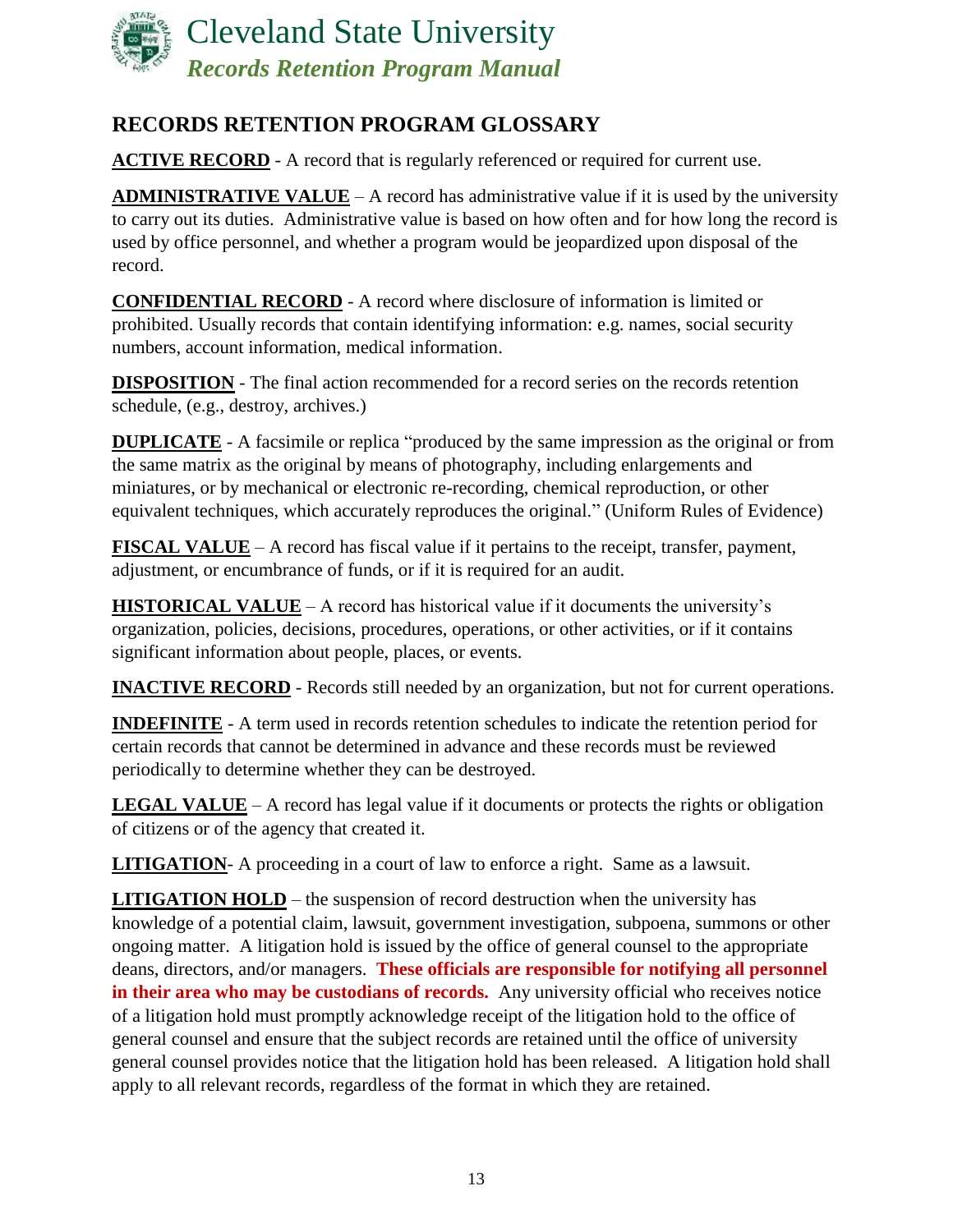

**ORIGINAL** - The "writing or recording itself or any counterpart intended to have the same effect by a person executing or issuing it. If data are stored in a computer or similar device, any printout or other output readable by sight, shown to reflect the data accurately is an original." *(Uniform Rules of Evidence.)*

**PERMANENT** - The continued preservation of information or other matter forever; without any limit in time. A term sometimes used in laws to mean durable rather than forever. The records may not be archival but still need to be maintained.

**RECORD** - A record is any document, devise, or item, regardless of physical form or characteristics, created or received by or coming under the jurisdiction of any public office of the state or its political subdivisions, which serves to document the organization, function, policies, decisions, procedures, operations, or other activities of the office *(Ohio Revised Code 149.011 (G.)*

**RECORD SERIES - FILE SERIES** – Documents or file units arranged in accordance with a filing system or maintained as a unit because they relate to a particular function or subject, results from the same activity, have a particular form, or some other relationship arising from their creation or use.

**RECORDS DESTRUCTION** - The process of totally obliterating information on records by any method to make the information unreadable or unusable under any circumstances.

**RECORDS RETENTION PERIOD** - The period of time during which records must be maintained by the university because they are needed for operational, legal, fiscal, historical or other purposes. Records should be reviewed for destruction or archive transfer after the expiration of the retention period.

**RECORDS RETENTION PROGRAM**- Policies and procedures that determine the period of time for retaining records and controls the ultimate disposition of records at the appropriate time.

**RECORDS RETENTION SCHEDULE** - A document prepared as part of a records retention program that lists the period of time for retaining records.

**SUBJECT FILE** - Sometimes known as the central file, general file or general correspondence file; consists of letters, memos, enclosures, reports, informational files and miscellaneous materials arranged by subject.

**VITAL RECORD** - Records that contain information needed to establish or continue the university in the event of a disaster; those necessary to recreate the university's legal and financial position, those necessary to preserve the rights of the university, its employees and students.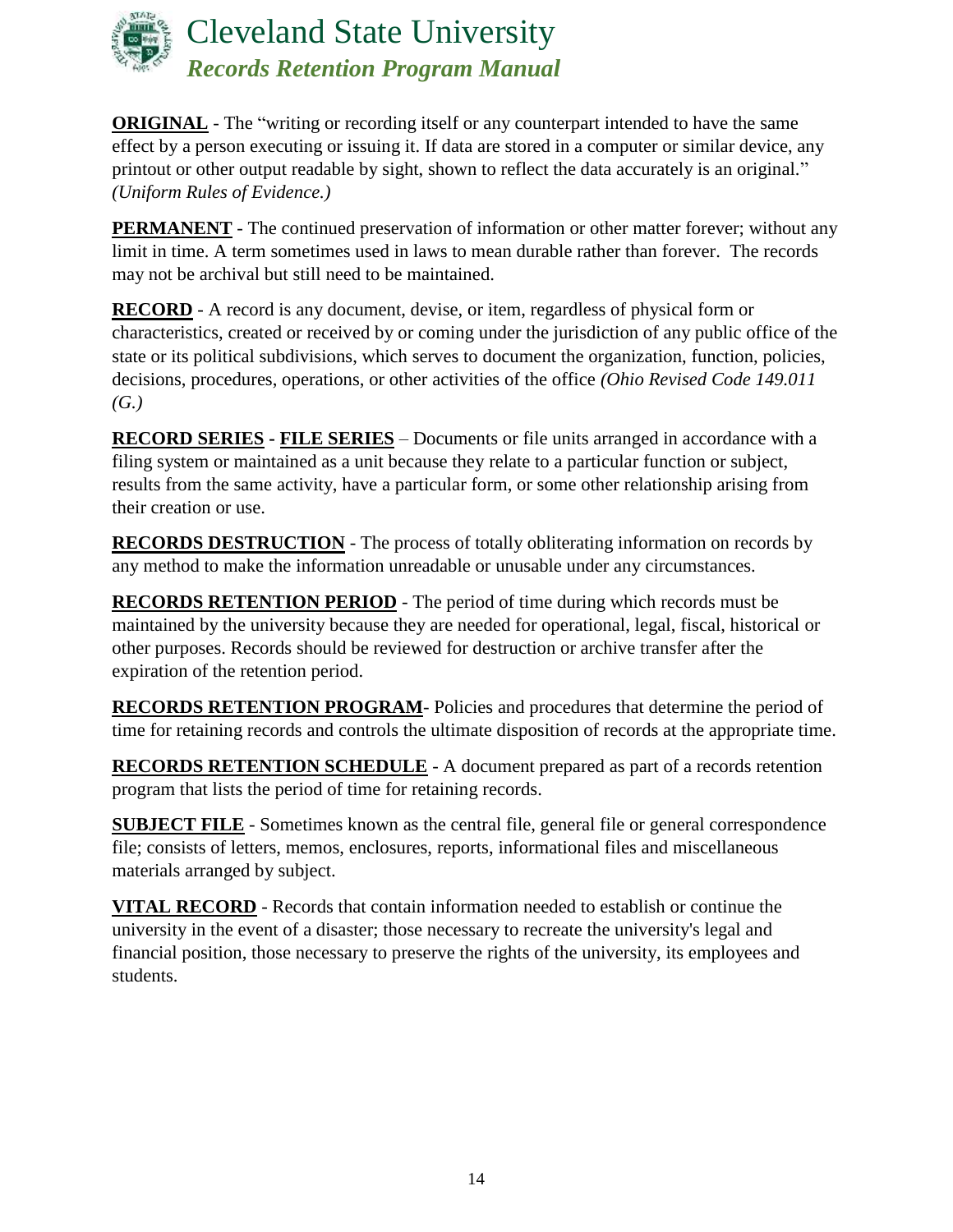

# <span id="page-14-0"></span>**RECORD RETENTION CERTIFICATE OF DESTRUCTION KEY FOR**

# **MEDIUM CODES:**

# **(See certificate of records destruction form)**

 $P = PAPER$ 

E = ELECTRONIC RECORDS:

## TYPES:

- $A = AUDIO$  TAPE
- CD = COMPACT DISK
- $DB = DATABASE$
- HD = HARD DRIVE
- $M = MICROFILM$
- MF = MICROFICHE
- MT = MAGNETIC TAPE
- PS = PEOPLESOFT
- $V = VIDEOTAPE$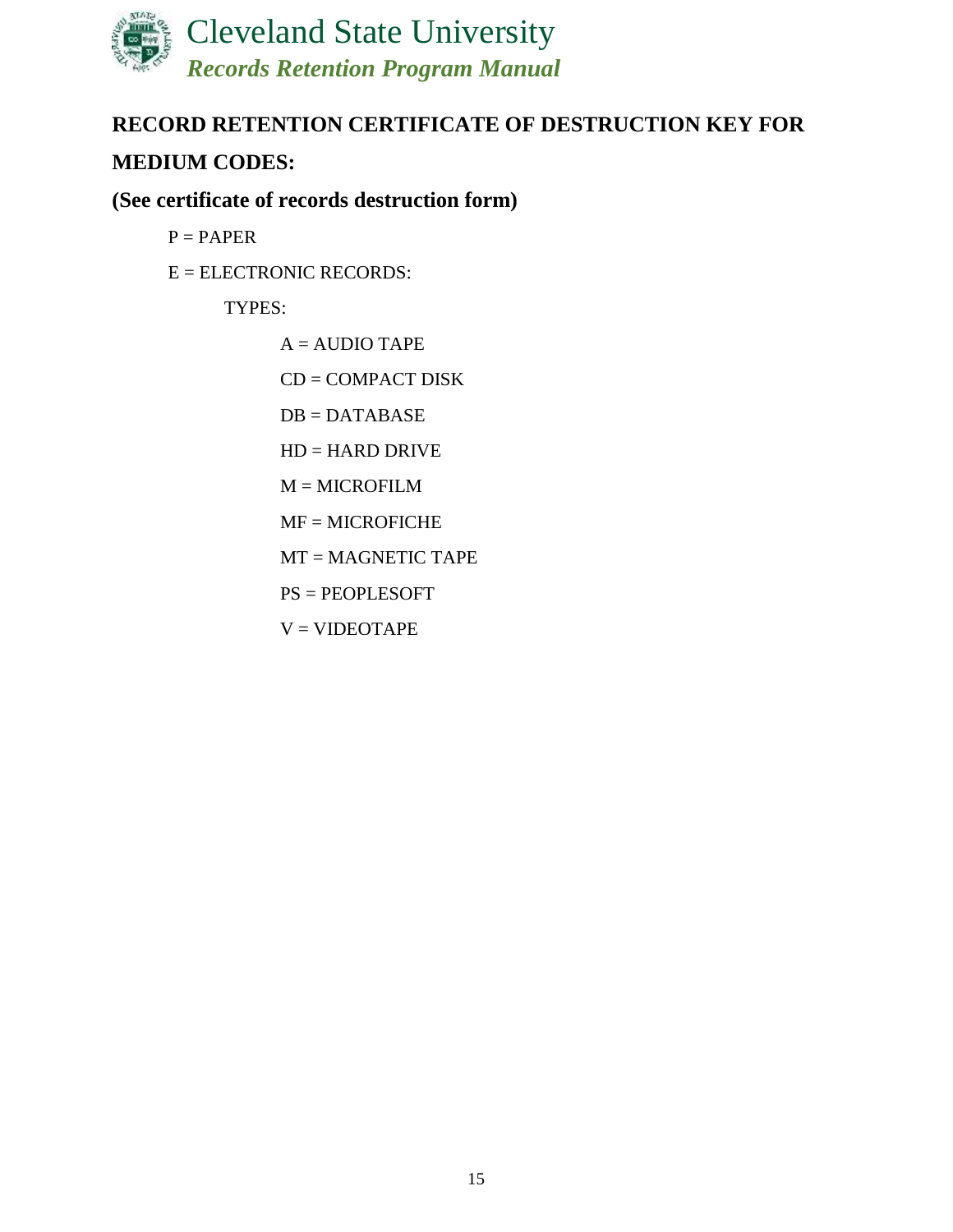

# **CERTIFICATE OF RECORDS DESTRUCTION INSTRUCTIONS**

<span id="page-15-0"></span>The Certificate of Records Destruction is the University's official documentation that specified records were destroyed on a certain date, in a particular manner and in the normal course of business. It also documents that proper approvals were received prior to the destruction of records.

Review your records retention schedule routinely to identify records that have exceeded retention periods. Complete the Certificate of Records Destruction only with those records whose disposition is listed as "Destroy." Obtain the department chair/manager/director signature. Forward the certificate to the Records Retention Manager for approval **before records destruction**.

Complete the following sections of the certificate of destruction:

**Division/College** - The area your office/department is under. (e.g., College of Law, Business Affairs and Finance)

**Office/Department** - Name of your department or office, (e.g. Accounts Payable, Art Department)

**Person completing form** - Generally the department's records liaison or designee.

**Approval Signature** - Signature of the appropriate chairperson/supervisor/director, etc. and the date.

**Approval Signature Records Retention Manager** - Signature of University's records retention manager and the date.

**Record Series Title** - Name of the records series as listed on your records retention schedule.

**IUC Retention Number** - List the retention group number as listed on your records retention schedule.

**Medium Code** – Whether the format of the items are (P) paper or (E) electronic.

**Volume** - Give an estimate of the volume of records to be destroyed. Refer to *Guidelines to Assessing Volume of Records* or *Guide to estimate feet occupied by magnetic media*.

**Date of Series** - List beginning and ending dates for the records to be destroyed using month and year, e.g., 7/2000 - 6/2002. Form cannot be approved without these dates.

**\*IMPORTANT:** THE BOTTOM PORTION OF THE FORM IS TO BE COMPLETED **AFTER** DESTRUCTION TAKES PLACE. AND A COPY FORWARDED TO THE UNIVERSITY RECORDS RETENTION MANAGER.

**Method of destruction** – Recycling (Consider this method only when confidentiality is not a risk), Shredding/Incinerating/Pulverizing (Use these methods when confidentiality is a risk).

**Date of destruction** - List actual date of destruction.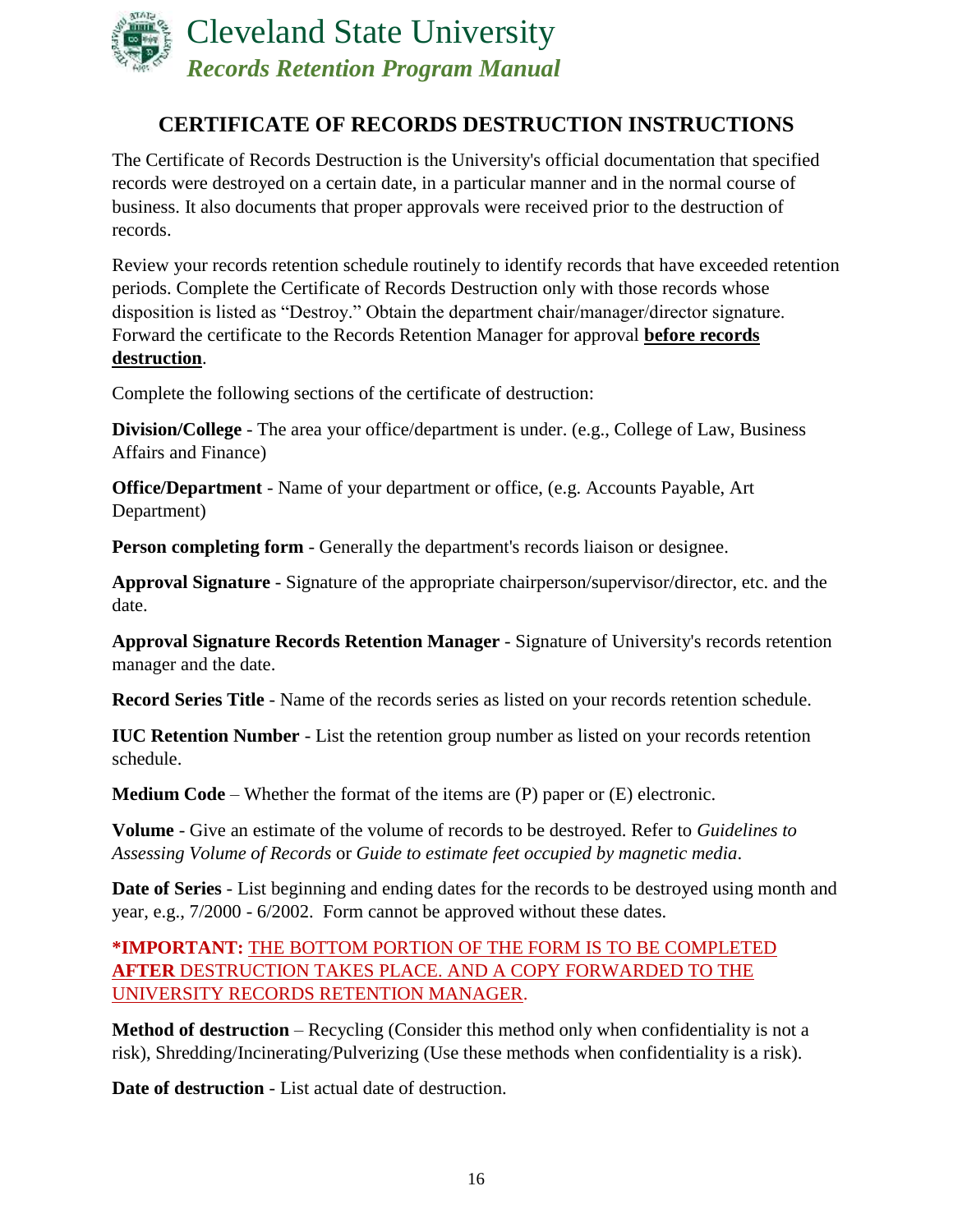

**Certification** - Signature of designee certifying that the records were destroyed on the date listed and in the manner indicated.

**NOTE:** The university records retention manager must review and approve the records destruction certificate before the destruction of records can take place. If there are problems with the request, the records retention manager will contact the records liaison. Destruction of records may begin only after the certificate has been signed by the university's' records retention manager and returned. The record liaison or designee should sign the certificate certifying destruction has taken place after the completion of the destruction process and return a signed copy of the certificate to the university records retention manager. Certificates may be sent by inter-office mail, faxed or emailed to the university records retention manager. Confidential records are to receive special care and destroyed in the appropriate manner.

## **IS THERE A LITIGATION HOLD ON YOUR RECORDS?**

**LITIGATION HOLD** – The suspension of record destruction when the university has knowledge of a potential claim, lawsuit, government investigation, subpoena, summons or other ongoing matter. A litigation hold is issued by the office of general counsel to the appropriate deans, directors, and/or managers. **These officials are responsible for notifying all personnel in their area who may be custodians of records.** Any university official who receives notice of a litigation hold must promptly acknowledge receipt of the litigation hold to the office of general counsel and ensure that the subject records are retained until the office of university general counsel provides notice that the litigation hold has been released. A litigation hold shall apply to all relevant records, regardless of the format in which they are retained.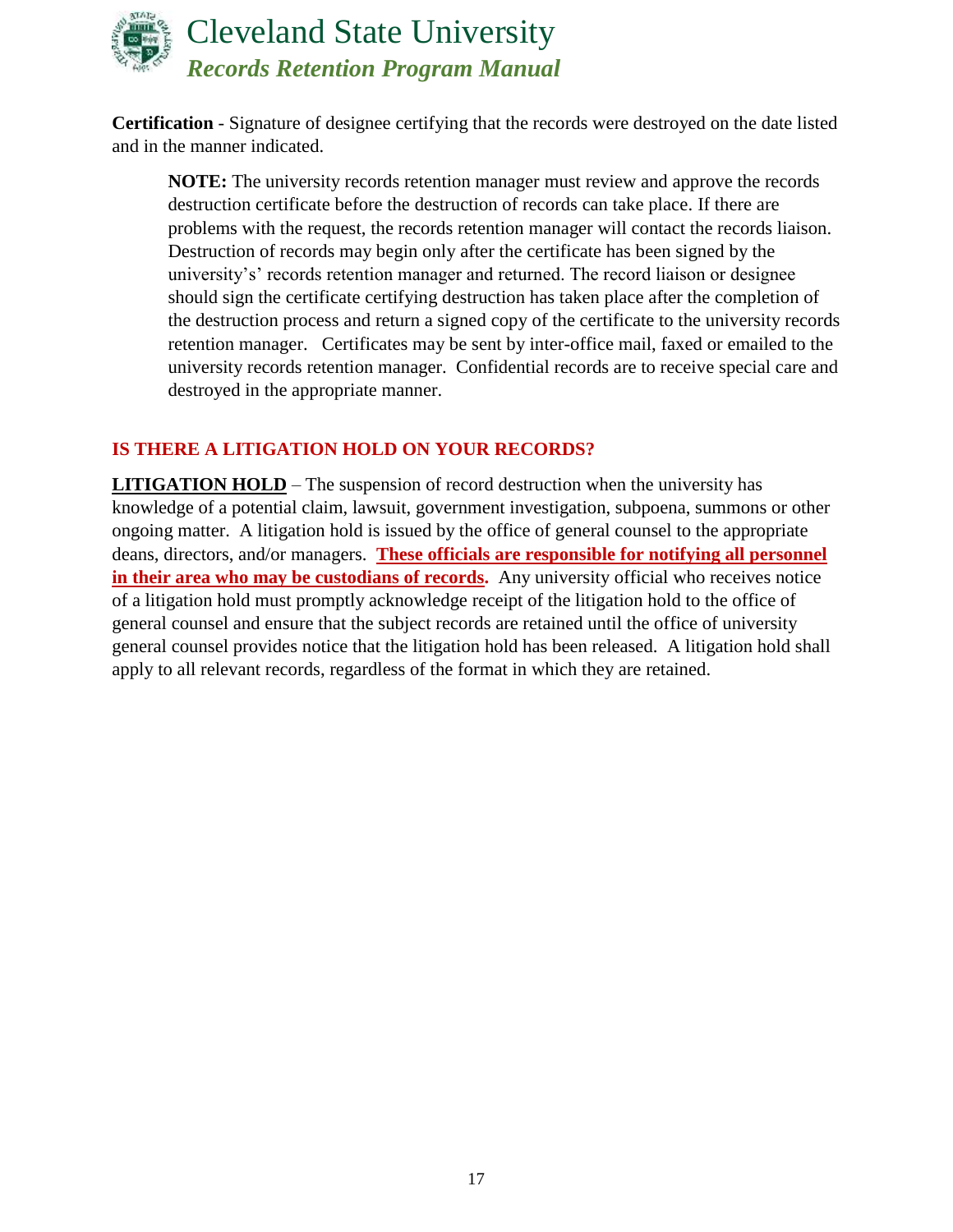

# **Certificate of Records Destruction**

<span id="page-17-0"></span>

| DIVISION/COLLEGE: University of the contract of the contract of the contract of the contract of the contract of the contract of the contract of the contract of the contract of the contract of the contract of the contract o                   |                                       |                                                 |                                                                        |                                      |           |
|--------------------------------------------------------------------------------------------------------------------------------------------------------------------------------------------------------------------------------------------------|---------------------------------------|-------------------------------------------------|------------------------------------------------------------------------|--------------------------------------|-----------|
| OFFICE/DEPARTMENT: University of the contract of the contract of the contract of the contract of the contract of the contract of the contract of the contract of the contract of the contract of the contract of the contract                    |                                       |                                                 |                                                                        |                                      |           |
| PERSON COMPLETING FORM: University of Alberta Complete Assembly of Alberta Complete Assembly of Alberta Complete Assembly of Alberta Complete Assembly of Alberta Complete Assembly of Alberta Complete Assembly of Alberta Co<br>(Please Print) |                                       |                                                 |                                                                        |                                      |           |
| MANAGER/CHAIRPERSON: MANAGER/CHAIRPERSON:                                                                                                                                                                                                        |                                       |                                                 | (Approval Signature) (Obtain prior to forwarding to Retention Manager) | DATE:                                |           |
| <b>UNIVERSITY'S RECORDS RETENTION MANAGER:</b>                                                                                                                                                                                                   |                                       |                                                 |                                                                        | DATE:                                |           |
| (Approval Signature)<br>* IS THERE A LITIGATION HOLD ON THESE RECORDS? (Circle) VES NO                                                                                                                                                           |                                       |                                                 |                                                                        |                                      |           |
| <b>Record Series Title</b><br>(As listed on your retention schedule)<br><b>Name of Documents</b>                                                                                                                                                 | <b>IUC</b><br><b>Retention</b><br>No. | <b>Medium</b><br>Code<br>(paper,<br>electronic) | <b>Volume</b><br>(see volume guides)                                   | <b>Date of Series</b><br>From: Mo/Yr | To: Mo/Yr |
|                                                                                                                                                                                                                                                  |                                       |                                                 |                                                                        |                                      |           |
|                                                                                                                                                                                                                                                  |                                       |                                                 |                                                                        |                                      |           |
|                                                                                                                                                                                                                                                  |                                       |                                                 |                                                                        |                                      |           |
|                                                                                                                                                                                                                                                  |                                       |                                                 |                                                                        |                                      |           |

**(More than one series can be listed on a page)**

**Page of**

**\*Complete this portion after destruction takes place and forward copy to retention manager Method of Destruction: Date of Destruction:** 

I certify that the above listed records were destroyed on the date listed above and by the method listed above.

Signature of Designee

Department/Office maintain copy, copy or original to university records retention manager. Form may be faxed or emailed. To be returned by fax please include fax number.

**\* See Program Manual CRD Instructions Regarding Litigation Holds**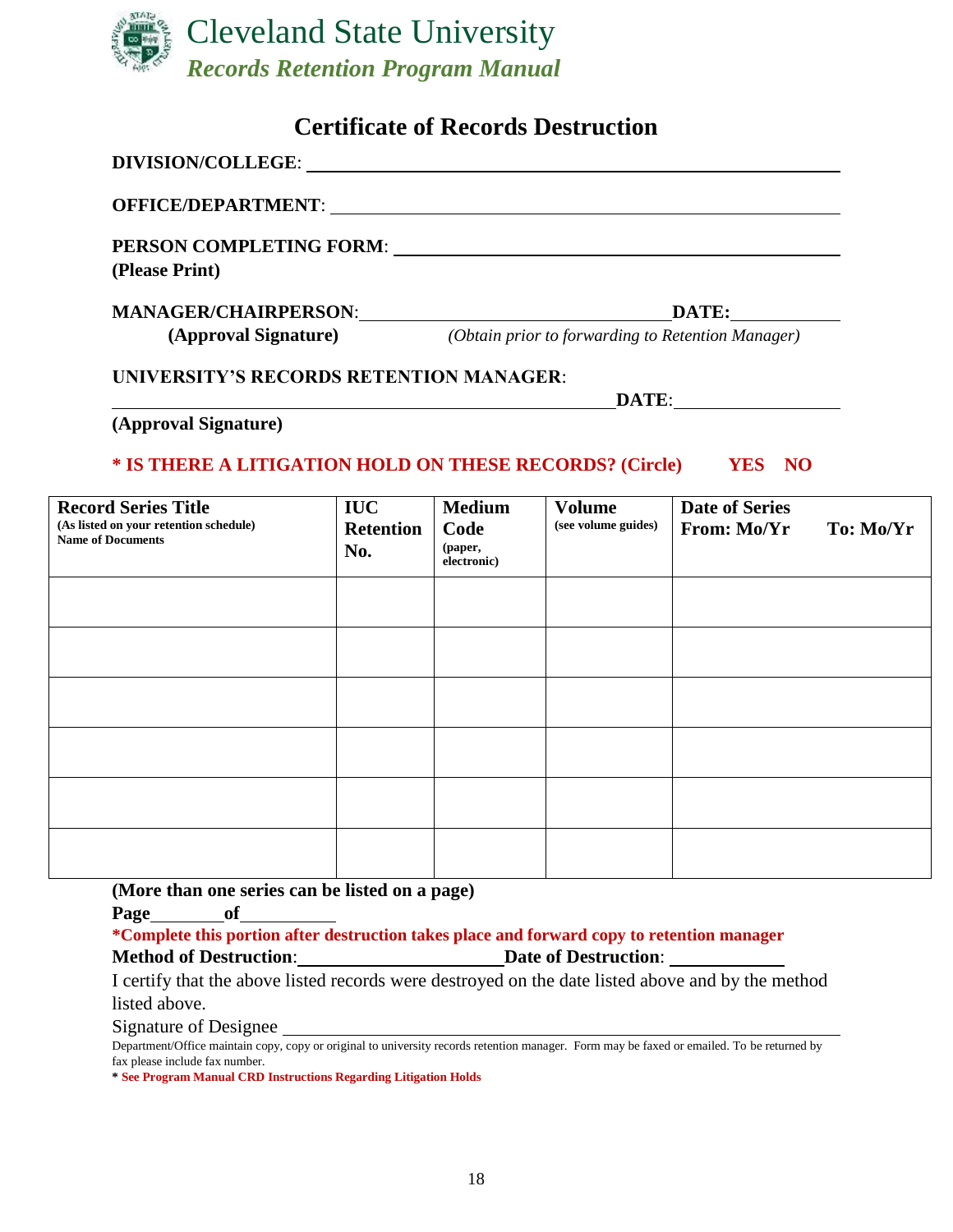

# **Cleveland State University Archives**

**Certificate of Records Transfer** 

### <span id="page-18-0"></span>**DIVISION/COLLEGE:**

### **OFFICE/DEPARTMENT:**

#### **DEPARTMENT CHAIR/MANAGER/SUPERVISOR:**

**DATE**:

**(Approval Signature -** *Obtain prior to transferring records to Archives***)**

#### **UNIVERSITY ARCHIVIST:**

**DATE**:

**(Approval Signature)**

Attach Record Index

| <b>Record Series Title</b> | <b>Medium</b><br>Code | <b>Volume</b> | <b>Date of Series</b><br>From: Mo/Yr To: Mo/Yr |
|----------------------------|-----------------------|---------------|------------------------------------------------|
|                            |                       |               |                                                |
|                            |                       |               |                                                |
|                            |                       |               |                                                |
|                            |                       |               |                                                |
|                            |                       |               |                                                |
|                            |                       |               |                                                |

**More than one series can be listed on a page Page of**

I certify that the above listed records were transferred to Archives on the above date:

Signature of Designee:

### **(Record Liaison)**

Complete and forward to university archives (RT 319) to obtain boxes. Forward Complete Copy to: archivist, university records retention manager, your file. Archive is located in the Michael Schwartz Library.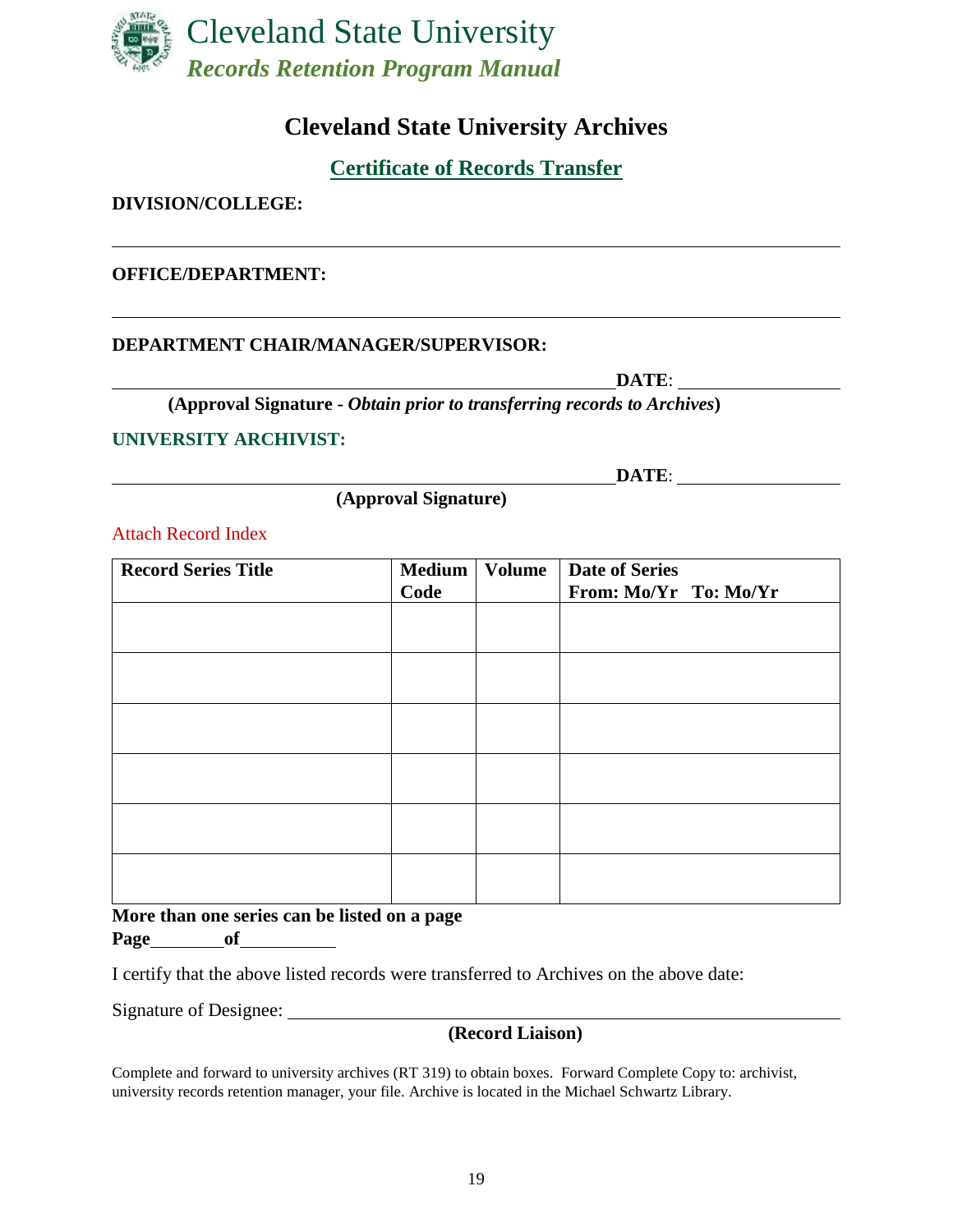

# **GUIDE TO ASSESSING VOLUME OF RECORDS**

<span id="page-19-0"></span>FILE CABINET DRAWERS AND STORAGE BOXES Use to complete volume column on Certificate of Destruction and Transfer to Archive Forms

| <b>SIZE</b>                    | <b>CUBIT FEET</b> | <b>APPROXIMATE</b> |  |
|--------------------------------|-------------------|--------------------|--|
|                                |                   | <b>NUMBER OF</b>   |  |
|                                |                   | <b>DOCUMENTS</b>   |  |
| 1 letter size file drawer      | 1.5               | 4,500              |  |
| 2 letter size file drawers     | 3                 | 9,000              |  |
| 3 letter size file drawers     | 4.5               | 13,500             |  |
| 4 letter size file drawers     | 6                 | 18,000             |  |
| 5 letter size file drawers     | 7.5               | 22,500             |  |
| 1 legal size file drawer       | $\overline{2}$    | 6,000              |  |
| 2 legal size file drawers      | $\overline{4}$    | 12,000             |  |
| 3 legal size file drawers      | 6                 | 18,000             |  |
| 4 legal size file drawers      | 8                 | 24,000             |  |
| 5 legal size file drawers      | 10                | 30,000             |  |
| 1 letter size box $(12x10x15)$ | $\mathbf{1}$      | 3,000              |  |

## NOTE: 12X10X15 = LETTER SIZE STORAGE BOX 2 of these boxes will hold the contents of 1 legal sized file drawer 3 of these boxes will hold the contents of 2 letter sized file drawers

## **YOU ARE ONLY EXPECTED TO GIVE AN ESTIMATE OF THE VOLUME**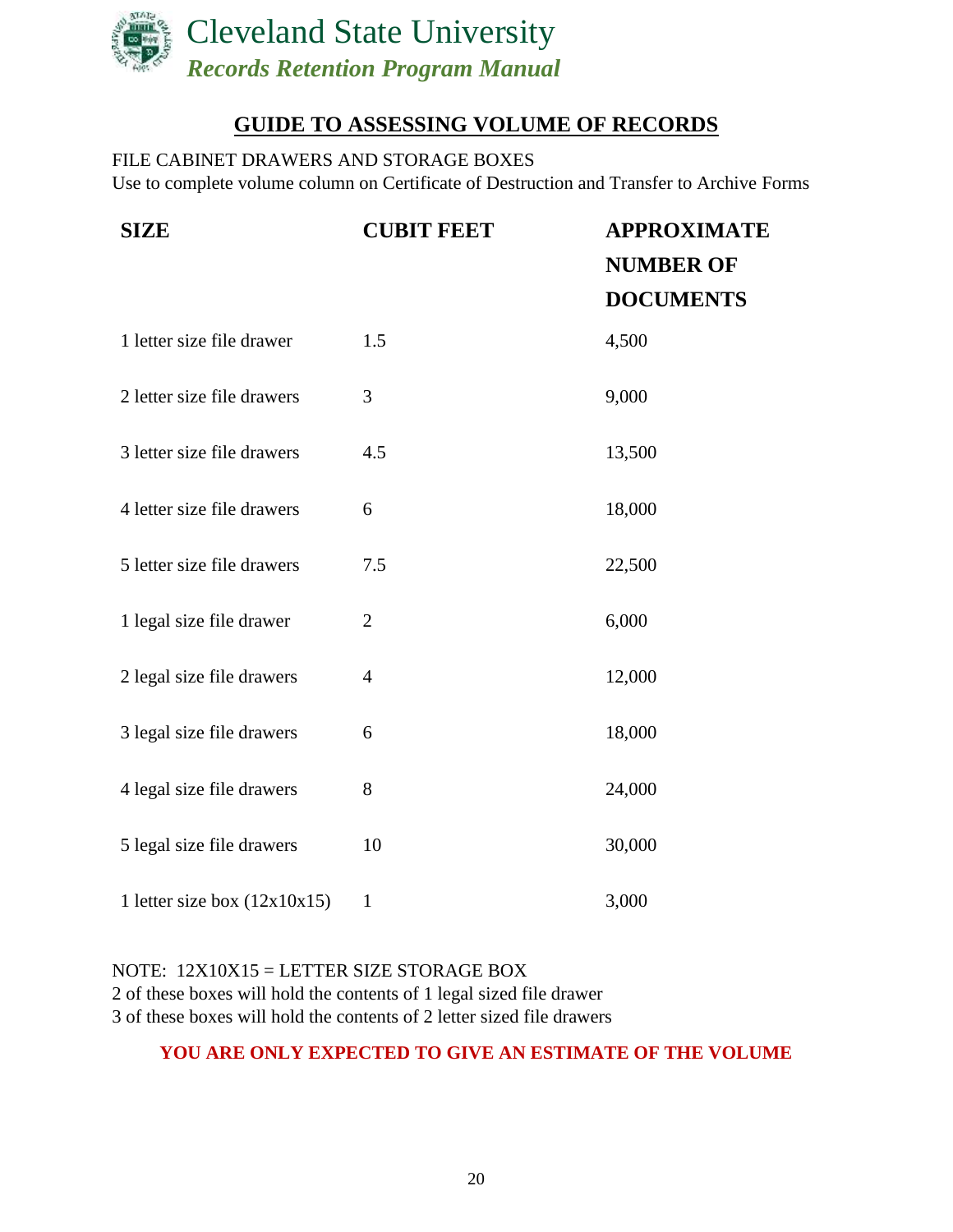

# <span id="page-20-0"></span>**Frequently Asked Questions**

## **Question: Is there a central place where inactive records can be stored?**

*Answer:* No. The university does not have a central storage area for records. Each department/office is responsible for storage of their records.

## **Question: Why can't I send my inactive records to the university archives for storage?**

*Answer:* The archives are not a general storage area for inactive records. Records transferred to the archives have established "historical value." Many of these records are identified on the records retention schedule. Approval is required by the Archivist. Contact the Library Archivist for more information.

## **Question: May we use outside vendors to destroy records?**

*Answer:* Yes, however for small amounts, many departments handle the destruction themselves. This can also be a labor intensive project so many areas hire an outside vendor. The vendor is of the department's choosing.

# **Question: Do I need to complete a certificate of destruction before I destroy duplicates?**

*Answer:* No. However, it is the responsibility of the record liaison and the staff destroying the documents to ensure they are duplicates.

## **Question: Do I need to complete a certificate of records destruction for electronic records?**

*Answer:* Yes. Electronic records are documented in a fashion similar to hard copy using the records retention schedule.

## **Question: Can I toss records when I feel like it or because of lack of storage because I know other areas maintain the records?**

*Answer:* No. All records are to be maintained according to the records retention schedule. This is because we do not yet have an official listing of areas required to maintain particular records as a reference. As a safety precaution, all areas are to abide by the retention schedule.

# **Question: What happens to the records of faculty and staff separating from the university?**

*Answer:* Personal records are handled at the discretion of the faculty or staff person they belong to. Records created for the university should be left with the college/department main office. However, records should be reviewed, purged and destroyed before the person leaves, if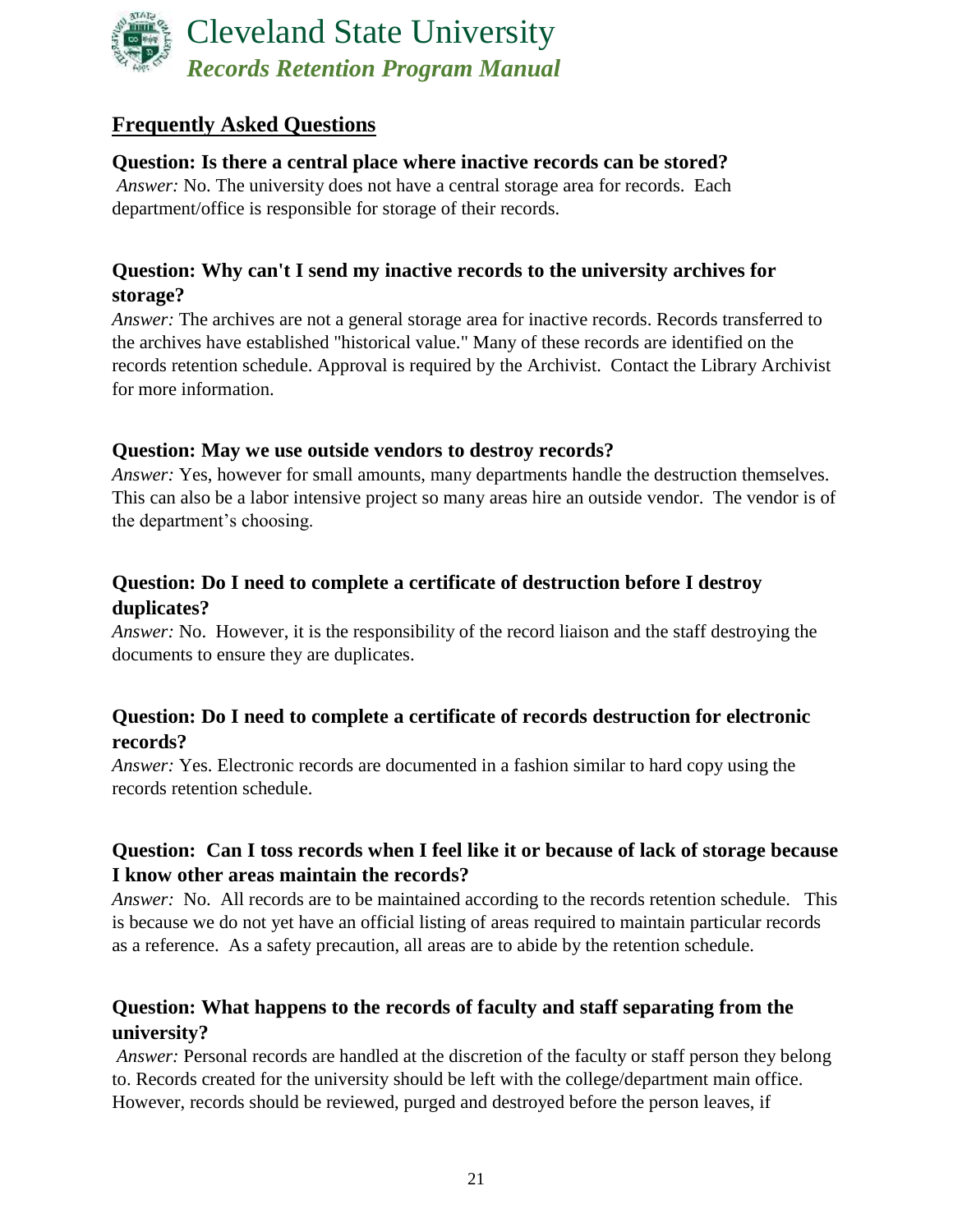

appropriate. Prior to separation the faculty/staff shall work with the department record liaison to determine the disposition of the records in accordance to the records retention schedule.

### **Question: When is a record no longer considered active?**

*Answer:* When it is no longer reference or have an operational need.

## **Question: How do I measure the volume of my records?**

*Answer:* Refer to the reference, Guide to Assessing Volume of Records. The volume is an estimate.

## **Question: Do I need to contact the university records retention manager concerning records I want to archive?**

*Answer:* No. Contact the university library archivist. Make sure the disposition on the schedule is listed as "archive". Direct all questions concerning the historical value of records to the university archivist. Forward a copy of the "Transfer to Archives" form to the university records retention manager after transfer.

### **Question: When are email messages records?**

*Answer:* You should treat email messages the same way you treat paper correspondence. Emails are records if they document the organization, functions, policies, decisions, procedures, operations or other activities.

### **Question: Do I have to manage incoming and outgoing emails as records?**

*Answer:* Yes. Both sender and recipient have the responsibility of categorizing their emails in appropriate folders and abiding by the records retention schedule.

### **Question: How can email be an official record if it is not signed?**

*Answer:* A signature does not make a document a record. Many types of records, such as manuals, reports, photographs and maps, do not contain signatures, but they can still be records.

## **Question: If an e-mail record is sent to several recipients, which copy is the official record?**

*Answer:* It depends. Different copies of the same message may be records. If you take any official action related to a message, and if the message is needed for adequate and complete documentation of the action, the message would be a record in your office, regardless of whether copies are retained elsewhere.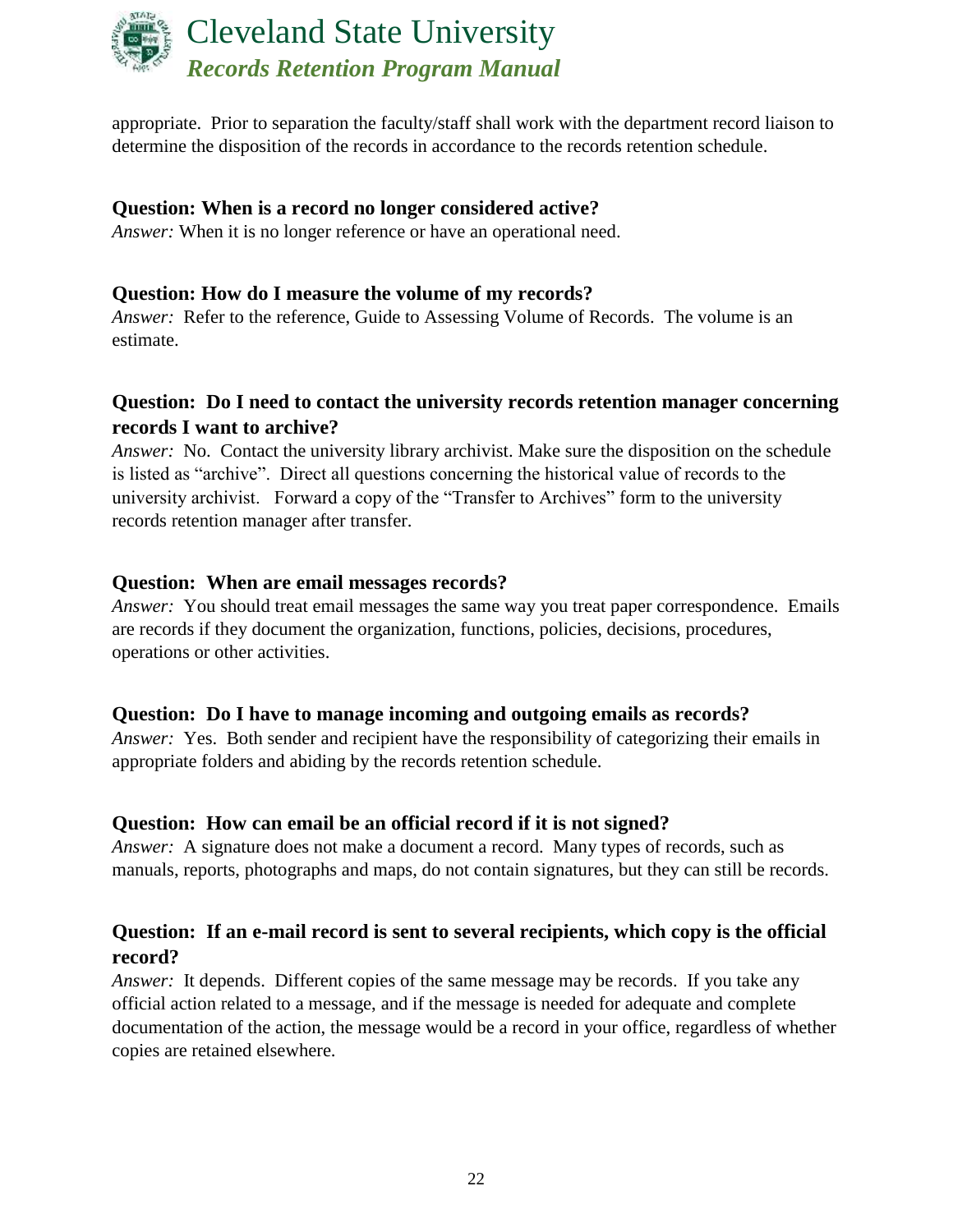

## **Question: What about attachments to an e-mail message? Do I have to keep them as well?**

*Answer:* Yes. If a message qualifies as part of the documentation of your activities, you need to make sure that related items that provide context for the message are maintained as well. This includes attachments. You would keep them under the same conditions that you would if they were paper documents.

# **Question: Are there special requirements for retaining e-mail messages as records?**

*Answer:* The basic requirements that apply to all records apply to e-mail records as well. However, you should make sure that records made or received through e-mail:

Includes transmission data that identifies the sender and the recipient(s) and the date and time the message was sent and/or received;

When e-mail is sent to a distribution list, information identifying all parties on the list is retained for as long as the message is retained; and

If the e-mail system uses codes, or aliases to identify senders or recipients, a record of their real names is kept for as long as any record containing only the codes or aliases. For example, if you are communicating with someone via the Internet, and their e-mail address is JerryR@...) then a record must be kept of who they are. This might be done simply by always including their full name in the body of the message.

# **Question: Why is it necessary to keep the transmission data about the sender, receiver, date and time of the email?**

*Answer:* You would not delete the names of the sender and addressee, the date, or a time stamp from a letter on paper. The data identifying the sender and recipient(s), the time and date the message was sent, and on the recipient(s) copy, the time and date it was received are equally essential elements that constitute a complete e-mail record.

## **Question: What about attachments to an e-mail message? Do I have to keep them as well?**

*Answer:* Yes. If a message qualifies as part of the documentation of your activities, you need to make sure that related items that provide context for the message are maintained as well. This includes attachments. You would keep them under the same conditions that you would if they were paper documents.

# **Question: If my outgoing message is a record, should I ask for a return receipt to make sure that the person I sent it to received it?**

*Answer:* It is not necessary to ask for a return receipt or read receipt in e-mail any more that it is necessary in hard copy. If it is important to document for the records the time that a message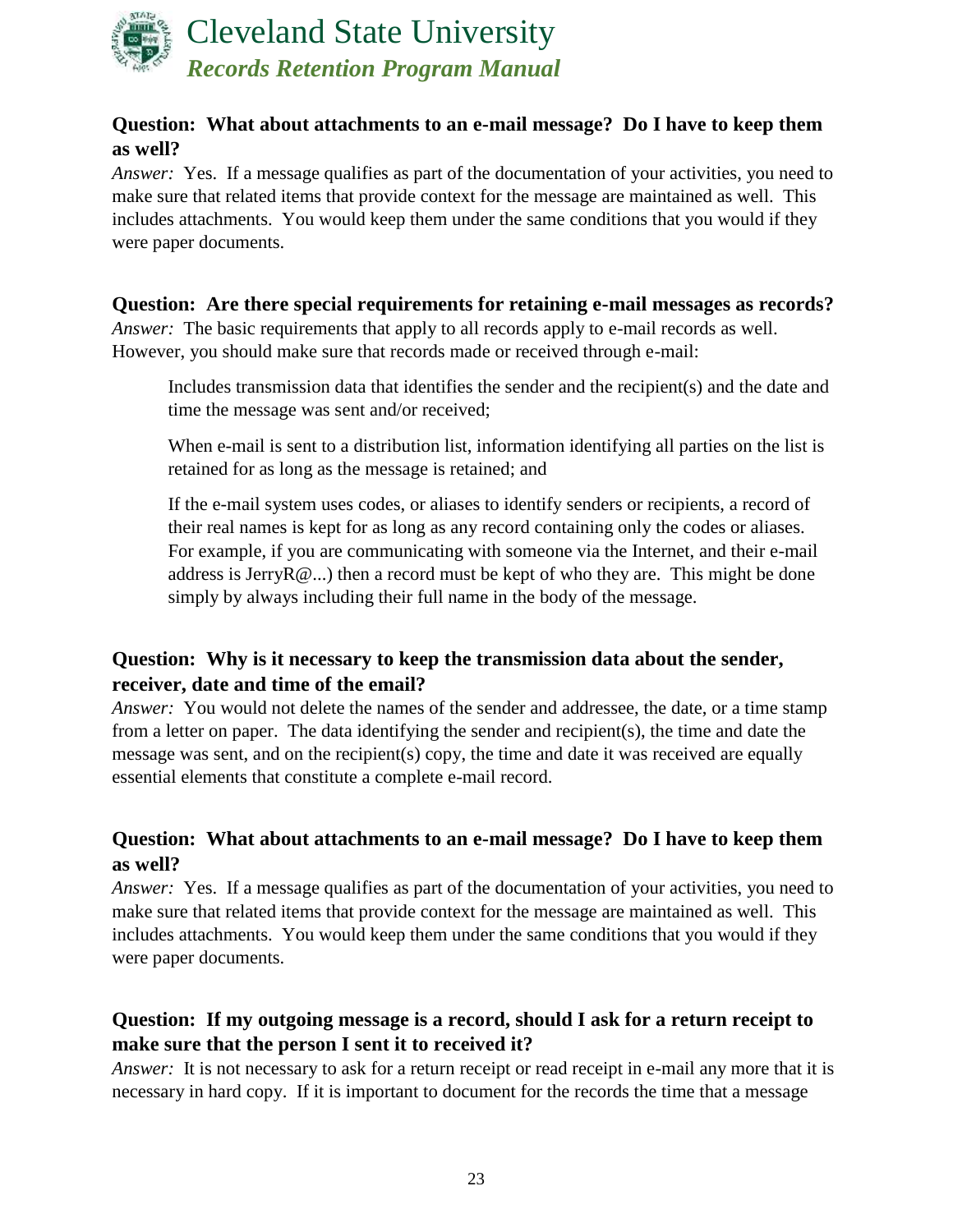

was opened, then that receipt must be retained along with the message for as long as the message is retained. You also need to have some means of linking the receipt to the message so it is clear what outgoing message the receipt documents.

## **Question: How long do I need to keep e-mail records?**

*Answer:* Retain e-mail records in accordance with the records retention schedule.

## **Question: Do I need to retain both the original message and the reply?**

Answer: The requirement is to create and maintain understandable record documenting activities. Some reply e-mail messages contain enough information from the original message that they can stand on their own, but most do not. The simplest way to ensure understandability of e-mail messages that will become part of the record is to incorporate the original message in any reply and maintain them as a unit. If e-mail is sent back and forth and the most recent message has the entire sequence of messages, you need to keep only the final message (including the previous messages and replies) as long as it also contains attachments and other data such as the sender, receivers, date and time that are necessary for a complete record.

### **Question: Where do I keep e-mail records?**

*Answer:* You should store e-mail records in a record keeping system. This system may be either paper or electronic.

The system must logically relate or group records in accordance with your retention schedule. Ensure the records are accessible to authorized persons throughout their life; support retention of the records for as long as required; facilitate destruction of records on schedule; and enable transfer of those records with permanent retention value to the University Archives.

## **Question: How do I forward electronic records to the University Archives?**

*Answer:* Contact the University Library Archives for instruction.

## **Question: Do I need to retain both an electronic and hard copy for the same e-mail message?**

*Answer:* No, if you retain the entire record in either form, and it is properly filed, you do not need to retain both electronic and hard copies.

## **Question: If we do not want to transfer records to the university archives, may we keep them?**

*Answer:* Yes. Departments/offices may establish internal archives.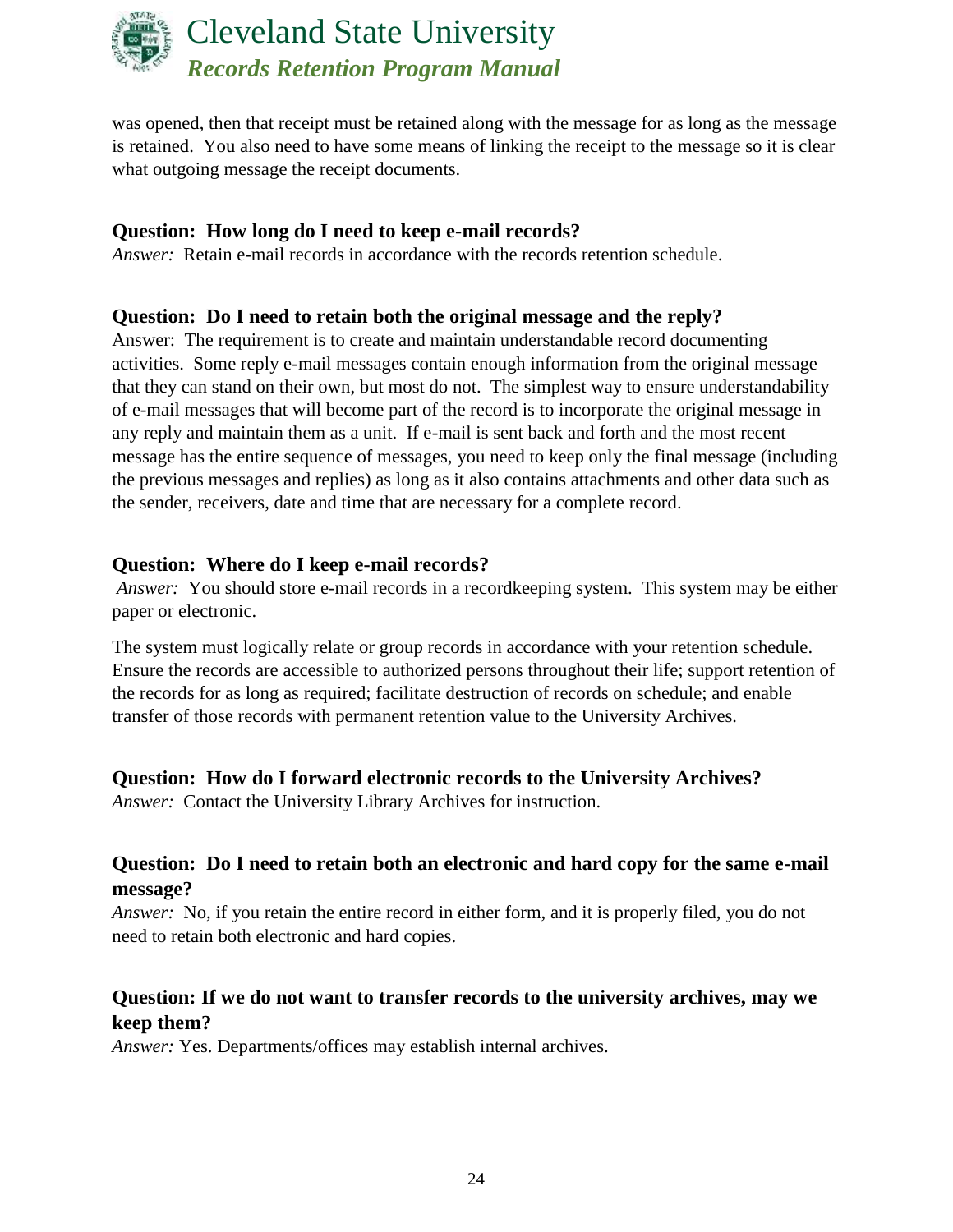

## <span id="page-24-0"></span>**INSTRUCTIONS FOR COMPLETING THE RECORD SERIES INVENTORY \*** *THIS PROCESS IS FOLLOWED TO ADD NEW RECORDS NOT COVERED BY THE RETENTION SCHEDULE*

The Records Series Inventory is how records maintained by each department/office are documented. It is also how we collect information necessary for writing new record retention schedules and revising schedules. Return completed forms to University Archives/Records Retention, Michael Schwartz Library, RT 310, extension 3529.

**GETTING STARTED:** It is recommended that you prepare a listing of all records maintained by your department/office. Compare your listing to the IUC Individual Record Series, which can be obtained from the records retention manager. Review the descriptions and match as many of your records as possible to the series listing. One (1) record series inventory form should be completed for each record series maintained by your department/office. Follow the numbers on the record series inventory to complete.

- 1. **Division/College** The area your office/department is in, e.g., College of Science, College of Liberal Arts and Social Sciences.
- 2. **Office/Department** Name of your department/office, E.g., Accounts Payable, Purchasing, Affirmative Action, etc.
- 3. **Contact Person** The name of the person designated to manage records for your department/office and work with the records retention manager – record liaison.
- 4. **Telephone Number** The extension number of the contact person.
- 5. **Records Are Located In (Bldg. /Room#)** List the name of the building and room number the records are housed, includes records stored in other rooms/buildings other than in your area, excluding the University Archives.
- 6. **Name of Records Series** List title of series. Refer to your records retention schedule.
- 7. **Retention Number** The retention number as designated on your records retention schedule. In the case of a newly formed area, leave blank for assignment by the university records retention manager.
- 8. **Dates Of Documents In The Records Series** List date span of records, listing month/year to month/year, e.g., from 12/98- 5/2002. It is important to list the year of the oldest record in the series maintained by your office.

\*Contact the University Records Retention Manger before using this form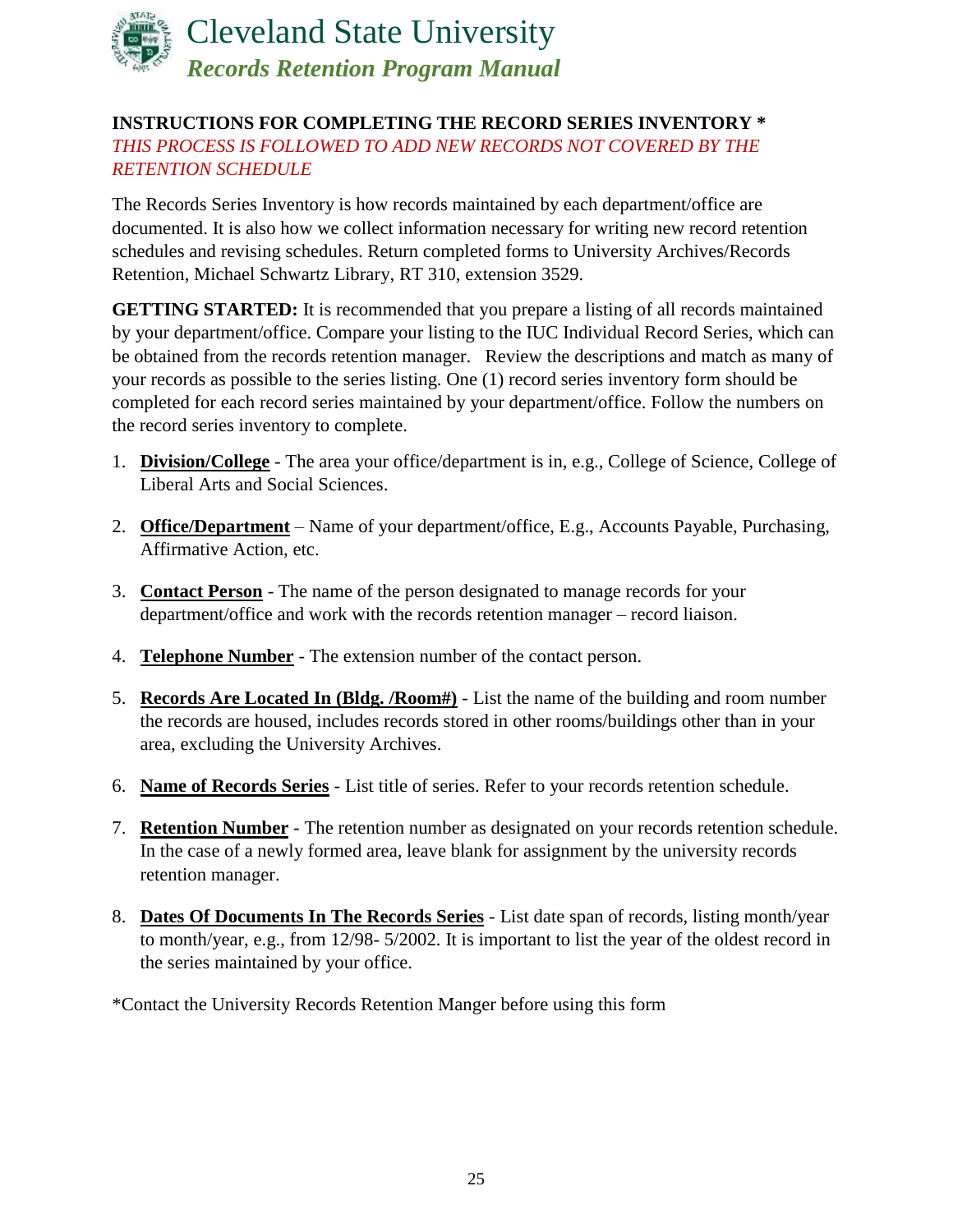# **RECORDS SERIES INVENTORY**

<span id="page-25-0"></span>**Instructions: Complete one form for each records series. A records series is a group of related or similar records that are normally used and filed as a unit. Complete to add new records to an existing schedule or for development of schedule for new departments/offices.** 

| <b>1.DIVISION/COLLEGE</b>                                                                                                                                                      | 2. OFFICE/DEPARTMENT                                                                                                                                                                                                                                                   |
|--------------------------------------------------------------------------------------------------------------------------------------------------------------------------------|------------------------------------------------------------------------------------------------------------------------------------------------------------------------------------------------------------------------------------------------------------------------|
| 3. CONTACT PERSON                                                                                                                                                              | 4. TELEPHONE #                                                                                                                                                                                                                                                         |
| 5. RECORDS ARE LOCATED IN (BLDG/ROOM #) includes storage                                                                                                                       | 6. NAME OF RECORD SERIES (Refer to individual record series in<br>manual)                                                                                                                                                                                              |
| <b>7. *RETENTION GROUP NUMBER</b><br>Legal period _______<br>For use by university records retention manager<br>No Legal period______                                          | 8. DATES OF DOCUMENTS IN THE RECORDS SERIES<br>From: Month<br>Year<br>To: Month<br>Year                                                                                                                                                                                |
| 9. DESCRIPTION OF RECORDS SERIES MEDIA                                                                                                                                         | <b>10. DESCRIBE THE DOCUMENTS IN THIS RECORD</b><br><b>SERIES:</b>                                                                                                                                                                                                     |
| $\Box$ Paper<br>$\Box$ Diskette<br>$\Box$ Microfilm                                                                                                                            |                                                                                                                                                                                                                                                                        |
| $\Box$ Computer Printout<br>$\Box$ Magnetic Tape/Disk $\Box$ Microfiche                                                                                                        |                                                                                                                                                                                                                                                                        |
| $\Box$ Card File                                                                                                                                                               |                                                                                                                                                                                                                                                                        |
| 11. SPACE OCCUPYING(Estimate)<br>Total filing inches or cubic feet (refer to guidelines to assessing volume of records)                                                        | (use back of form if necessary)<br>12. SIZE OF DOCUMENTS IN THIS SERIES<br>$\Box$ Letter (8.5x11)<br>$\Box$ Legal (8.5x14)<br>$\Box$ Card Size $\_\_\_\_\_\$ x $\_\_\_\_\$<br>$\Box$ Both Letter & Legal<br>$\Box$ Computer Printout (11x15)<br>$\Box$ Other, specify_ |
| 13. TYPE OF EQUIPMENT USED TO FILE SERIES<br>$\Box$ Vertical File Cabinet<br>□ Lateral File Cabinet<br>$\Box$ Shelf File<br>□ Storage Carton<br>$\square$ Desk                 | 14. DOES THIS SERIES INCLUDE SPECIAL FILES? (Maps, photos, audio,<br>video, etc.)<br>$\square$ No<br>$\square$ Yes<br>Specify_                                                                                                                                         |
| <b>15. DO YOU CONSIDER YOUR OFFICE THE OFFICIAL KEEPER OF THIS</b><br>SERIES? (maintained for litigation, audit, etc., the only or most complete copy)<br>Yes<br>No.<br>Unsure | <b>16. RECORDS SERIES IS ARRANGED</b><br>$\Box$ Subjective<br>$\Box$ Alphabetical by Name<br>$\Box$ Alphabetical by Subject<br>□ Numerical<br>□ Chronological<br>□ Geographic Location<br>$\Box$ Other, specify                                                        |
| 17. ESTIMATE HOW FAST THIS SERIES GROWS IN A YEAR<br>$\Box$ 6 inches or less                                                                                                   | 18.<br>ΥN<br>Is record confidential?<br>$\Box$ $\Box$<br>Is record historical?<br>$\Box$ $\Box$                                                                                                                                                                        |
| $\Box$ Up to one file drawer                                                                                                                                                   | Is records series needed for internal/external audit?<br>$\Box$ $\Box$<br>$\mathbf{I}$ s<br>records series affected by any governmental<br>regulation?                                                                                                                 |
|                                                                                                                                                                                | $\Box$ $\Box$                                                                                                                                                                                                                                                          |
| $\Box$ None, Records Series is no longer used                                                                                                                                  | Is records series a vital record<br>- If<br>$\Box$<br>yes, explain on reverse side how it is protected.                                                                                                                                                                |
|                                                                                                                                                                                |                                                                                                                                                                                                                                                                        |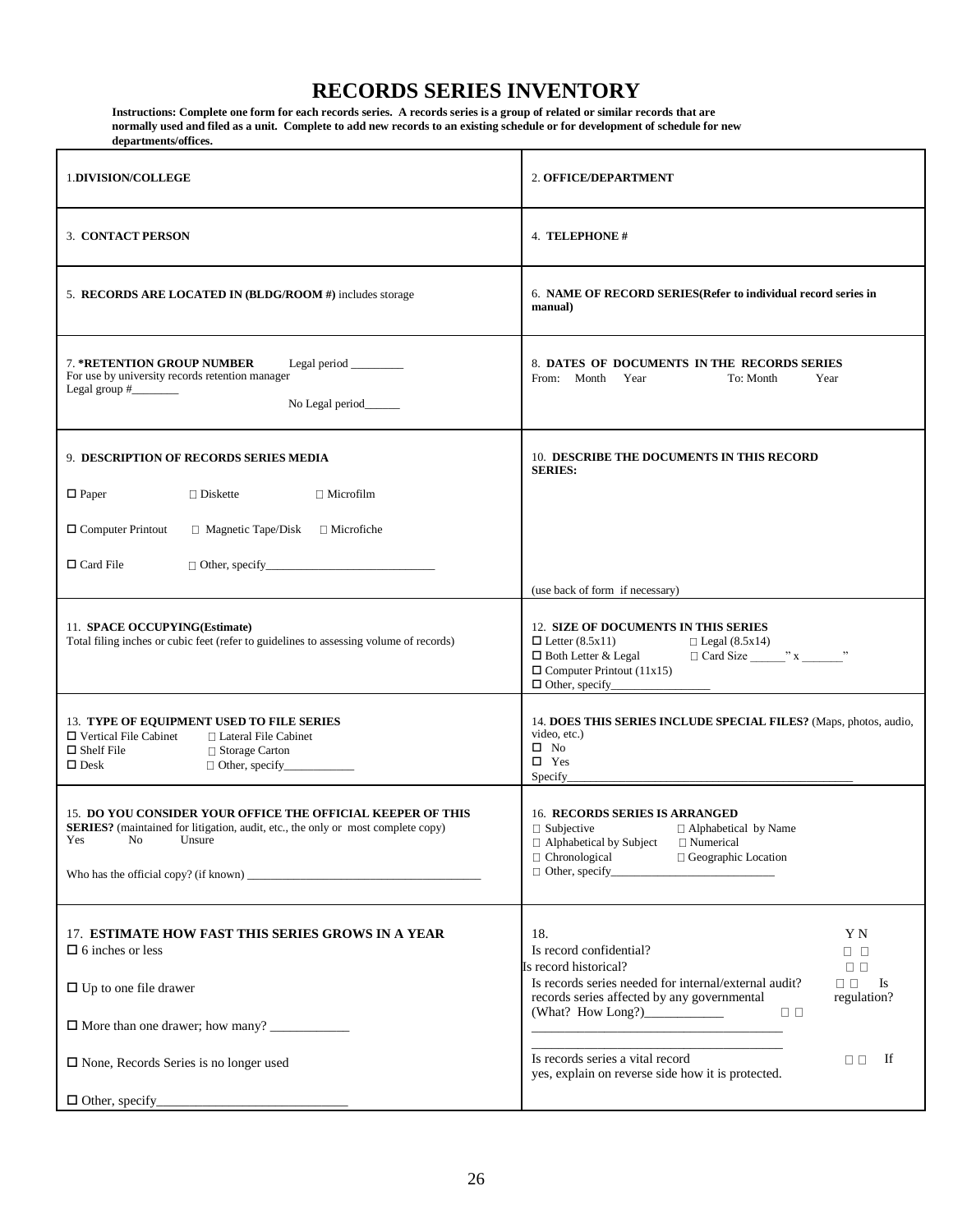| 19. RECOMMENDED RETENTION (operational need, not less than legal) | 20. What retention period is presently used for this series? |
|-------------------------------------------------------------------|--------------------------------------------------------------|
| minimum)                                                          | Explain why?                                                 |
| 21. RECOMMENDED DISPOSITION(Destroy/Archive)                      | 22. DATE REVIEWED BY UNIVERSITY RETENTION<br><b>MANAGER</b>  |

Copy to University Records Retention Manger – General Counsel's Office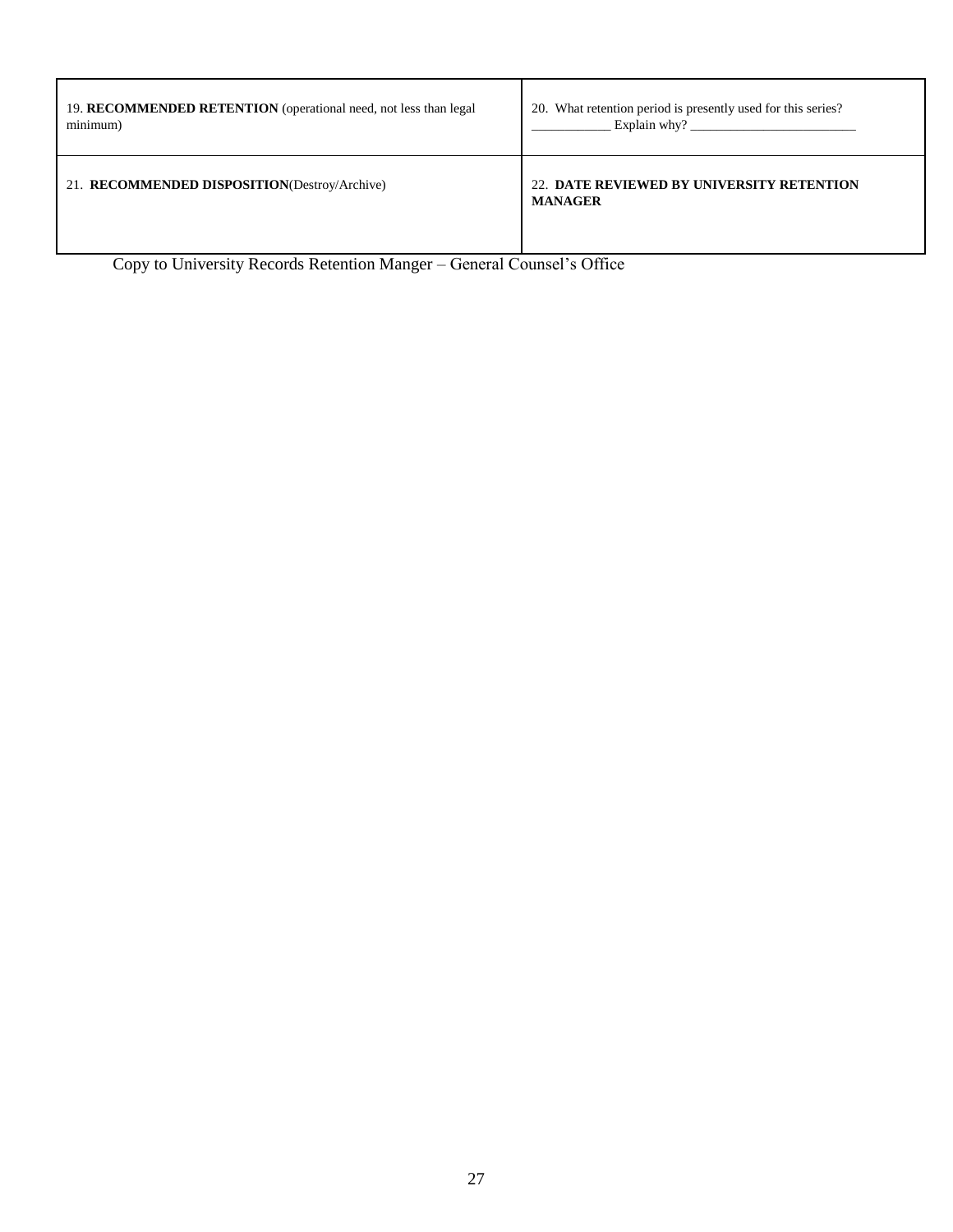

### Use to identify new records not covered by the retention schedule

(Instructions for Records Series Inventory Continued)

- 9. **Description Of Records Series Media** Indicate the type of media the records are on, e.g., paper, cd, etc.
- 10. **Describe the Documents in This Record Series** Give a definition of the records and what may be included with them. This is mandatory when requesting to add a new record to a schedule.
- 11. **Space Occupying** Estimate the amounts of space records are taking up in cubic feet or very small amounts in inches, refer to "Guidelines to Assessing Volume of Records" or "Guide to estimate feet occupied by magnetic media."
- 12. **Size Of Documents In This Series** Check all sizes that apply to the documents.
- 13. **Type Of Equipment Used** Check the type of equipment records are housed in.
- 14. **Does this series include special files?** Check yes or no. If yes, indicate types (audio, video tapes, maps, posters, blueprints, paintings, etc.)
- 15. **Do you consider your office the official keeper of this series?** (Also known as office of records) Circle the appropriate answer. Check with chairperson or other person who may have this knowledge if you are not sure. If the answer to this question is verified by the chairperson circle "yes." May be original or copy originated by your department.
- 16. **Records Series Arrangement** Check the filing method used.
- 17. **Estimate how fast this series grows in a year** Check the most appropriate item.
- 18. **Check those that apply**: Yes or No.

**Confidential Record** - disclosure of information is limited or prohibited.

**Historical Record** - providing evidence for a fact of history; showing the development or evolution in proper chronological order.

**Vital Record** - contains information needed to establish or continue the institution in the event of a disaster; those necessary to re-create the institutions legal and financial position, those necessary to preserve the rights of the institution, its employees and students.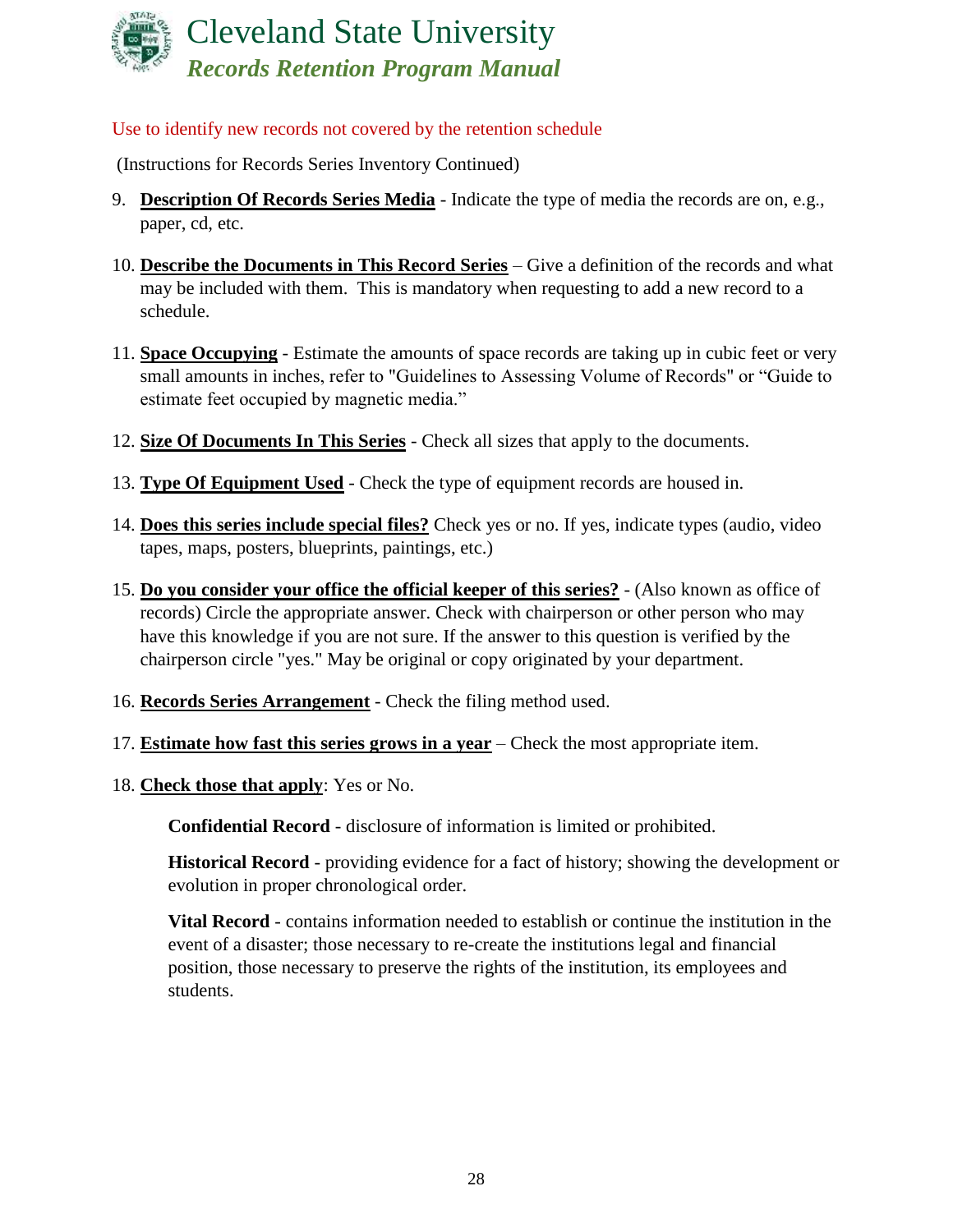

(Instructions for Records Series Inventory Continued)

- 19. **Recommended Retention** Based on the activity of your office make a recommendation of how long your office needs to maintain this series. Check with the department manager/chairperson to help make this determination, if necessary. You may go with the legal or recommended minimum retention period as listed in the IUC series listing. This may be higher, within reason if the activity of the office dictates it. If this section is left blank, it will be completed with the minimum periods of time by the university record retention manager.
- 20. **What retention period is presently being used?** Indicate if a retention period is presently being used by the department for this series, what it is and explain why it is being used.
- 21. **Recommended Disposition** This will be listed in the IUC Series listing, which may be obtained from the university records retention manager.
- 22. **Date Reviewed**: Date inventory sheets are reviewed by the university records retention manager.

NOTE: If you run out of room on the front of the form, reference the number of the section and continue on the back.